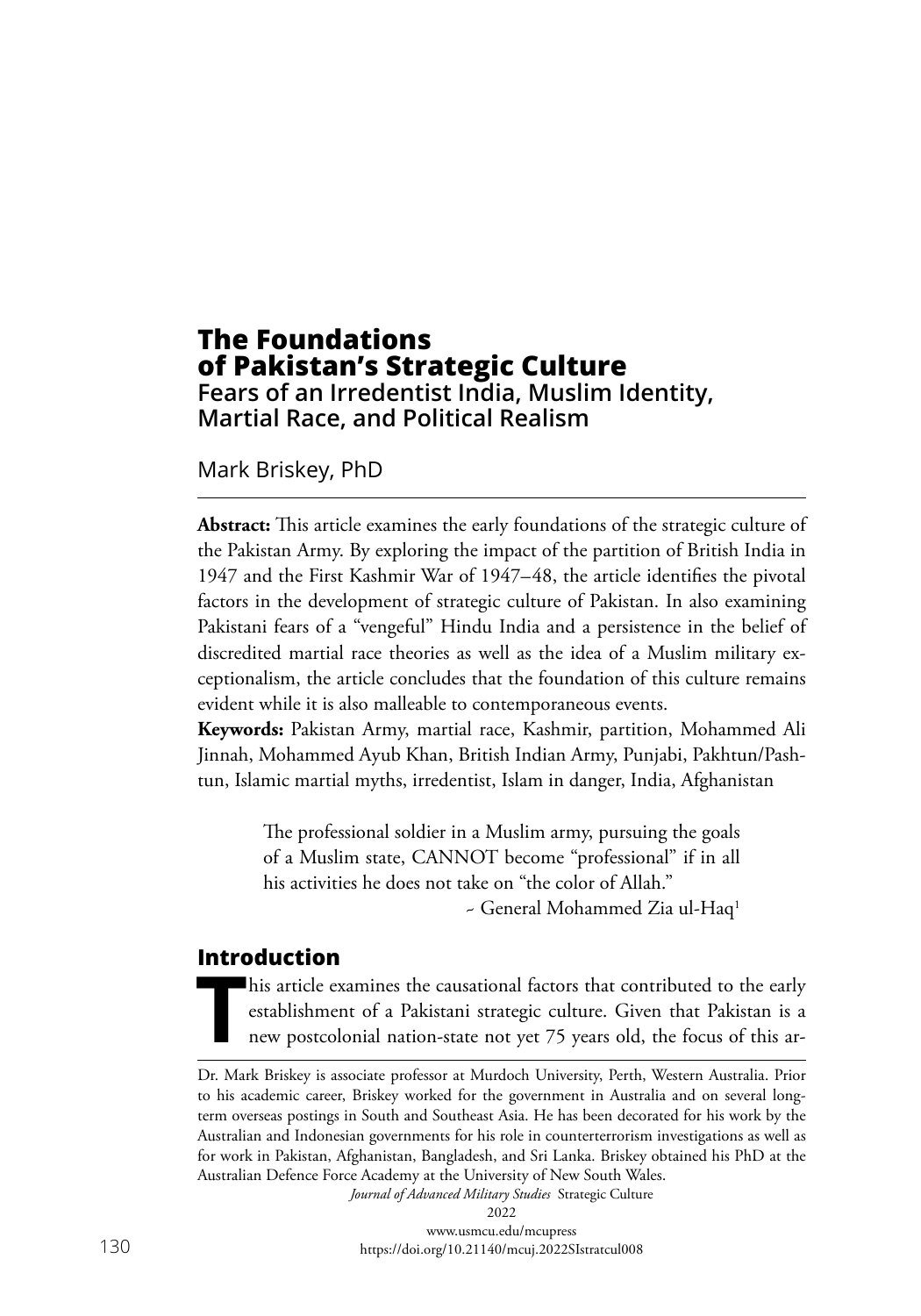ticle is on the important formative period of Pakistan in which the contours of this strategic culture were established. The focus is on the Pakistan Army as it has been arguably the preeminent military and political actor since the state's formation in 1947. The article argues that this strategic culture arose out of three initial pivotal influences in 1947–48, followed by other key events that include significantly the "strategic shock" suffered by Pakistan in 1971 when the state was divided into two, and followed soon after by the impact of Islamization of the military.<sup>2</sup>

The foundational influences of a Pakistani strategic culture were first the traumatic impact of partition, second the perpetuation of beliefs in an Islamic military exceptionalism drawing on discredited theories of martial race, and third the impact of the 1947–48 First Kashmir War and the notion of "Islam in danger."3 The convergence of these three elements were the foundations of a Pakistan strategic culture with the Pakistan Army Officer Corps, its primary initiator.

Closely aligned to this and a key pillar of the strategic culture of Pakistan is the idea of a vengeful and irredentist India, the need for strategic depth and its concomitant need for a pliant Afghanistan, and an agile adoption of political realism from the state's very beginning. This realism in seeking any leverage or advantage over its existential rival, India, which saw Pakistan's early alliance to the United States during the Cold War, its courting of China even when Pakistan was a member of the Southeast Asia Treaty Organization (SEATO) pact, and the strategic shock of the loss of East Pakistan and the significant cultural change it inspired in the army.

It is important to note that the Pakistan Army from its outset has consistently conflated notions of the discredited martial race theory, which posits that certain races such as the Punjabi Muslim and Pashtun Muslim and other designated ethnicities and groups are more effective in the military than others. The Pakistan Army have consistently drawn from admixtures of martial race and Islam as the basis of the army's superiority in comparison to other armies—most notably the Indian Army. Apart from the relationship between martial race and Islam, the article also draws links between Islam and several other significant influences on the army.

Strategic culture is an appropriate prism in which to understand the security features of Pakistan. Strategic culture theory highlights the relevance of an organization's history, myths, and development and therefore this article's focus looks to the beginnings of the postcolonial state and the formative influences and inheritances that had an impact on the dominant institution of that state the army. Together these are of importance in the establishment and evolution of the strategic culture of Pakistan, where the tumultuous nature of its establishment and formation in 1947 left a pivotal and enduring legacy on Pakistan. Strategic culture theory argues the importance of major strategic shocks and disasters on an organization. In this way, the article argues that the trials and tribulations of partition and the First Kashmir War, the Second Kashmir War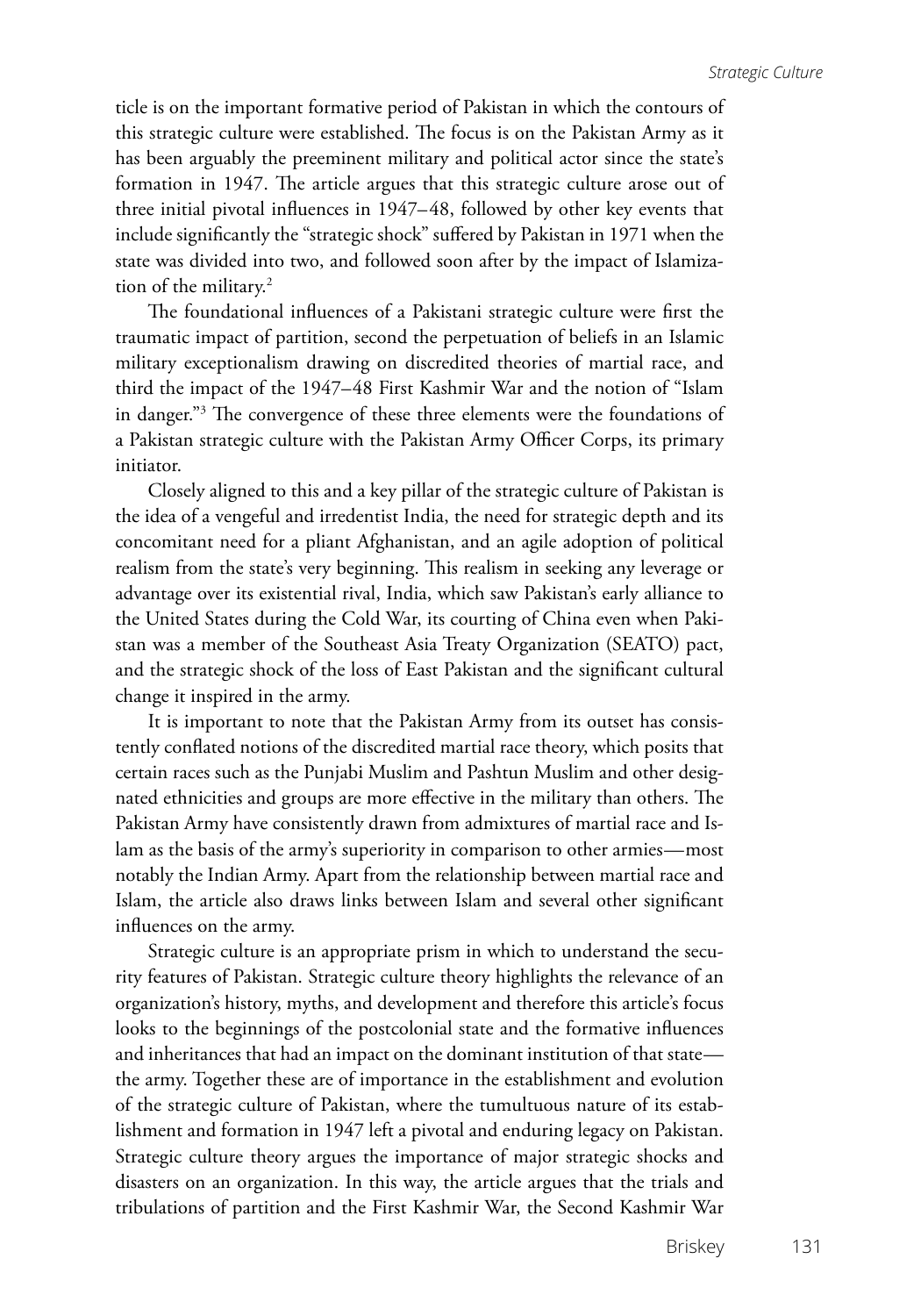of 1965, and above all the strategic shock suffered in the Pakistan Army's humiliating defeat to India in 1971 to the present post–Global War on Terrorism age were influential in shaping an army strategic culture with specific attributes, some static and others evolving.

#### **What Is Strategic Culture?**

Strategic culture has experienced several developments since its first iteration. A strategic culture can be defined as a theory that argues that there are distinctive national styles in security and military affairs. There have been studies on a number of strategic cultures, for example, Israel, Iran, and France.<sup>4</sup> The provenance of strategic culture effectively begins in the 1930s with B. H. Liddell-Hart's theorizing of a traditional British way of warfare, while Ken Booth appealed in the late 1970s for strategists to be more conscious of their cultural context in their thinking.<sup>5</sup> The term *strategic culture* dates back to the 1970s in Jack Snyder's explanation of Soviet strategy.6 Strategic styles are rooted in historical experience and influenced by the nature of the nation or organization's history, which has been involved in the state's defense and are influenced by major disruptions or disasters that occur to the state, society, or organization.7 Booth's definition of strategic culture is helpful:

> A nation's traditions, values, attitudes, patterns of behaviour, habits, customs, achievement and particular ways of adapting to the environment and solving problems with respect to the threat or use of force<sup>8</sup>

The article considers these elements in how the army's strategic culture is rooted in historical experience in a state with even a relatively short modern history. This article will illustrate how events such as the formation of the army from the Muslim elements of the British Indian Army, the First Kashmir War, the Second Kashmir War, the Indo-Pakistani War, and the formation of Bangladesh (formerly East Pakistan), as well as other major events such as the Russian invasion of Afghanistan and the impact of the 11 September 2001 terrorist attacks in the United States have influenced the role of Islam in the Pakistan Army. The contours of Pakistani strategic culture have been described previously by Feroz Hasan Khan and Peter R. Lavoy, though these scholars' purpose was not to provide a sustained analysis of Islam or its role in Pakistan's strategic culture over the course of its history as this article seeks to perform, while Hasan Askari Rizvi importantly recognizes the impact of realism.<sup>9</sup>

> Historical experiences, perceptions of the adversary and a conception of self—the determinants of strategic culture—are relatively permanent, but each crisis may be totally or partly different . . . at times, the strategic cultural perspective and the dictates of realism may lead to the same or similar policy measures.<sup>10</sup>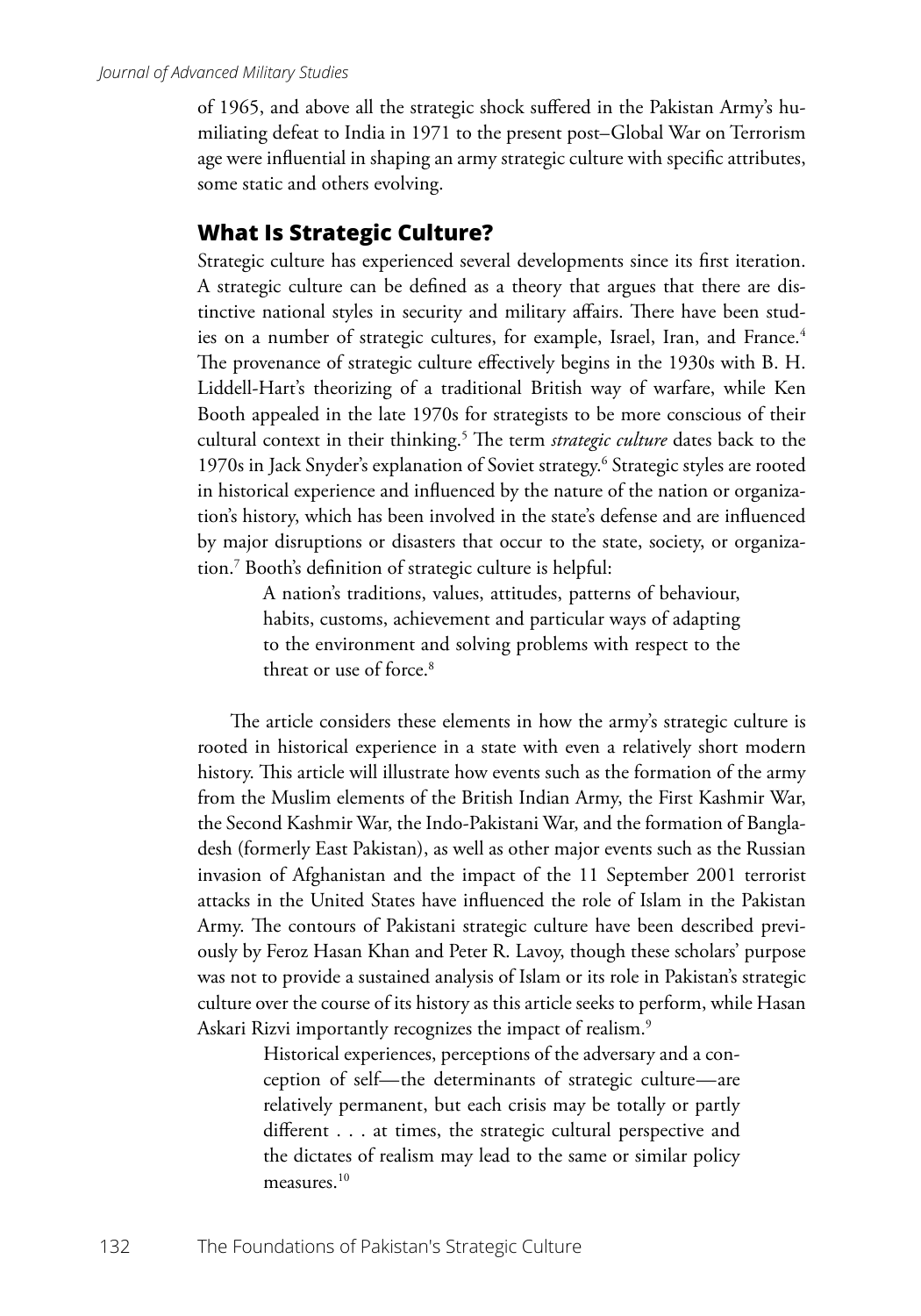The dictates of realism have been a pivotal influence on a Pakistani strategic culture that has embraced entities such as the Taliban to pursue their interest and then putatively rejected them to fulfill new directions with the United States and the West. Lawrence Sondhaus argued that the role of supranational forces, such as Islamic fundamentalism, had influenced Arab and other Muslim states such as Pakistan and Iran. Sondhaus believes Islamic fundamentalism to have influenced these countries to behave in a manner contrary to their national interest, and in this he sees the influence of culture.<sup>11</sup> This article also notes the influence of Islam on the army and its influence in seemingly irrational operations such as Operation Gibraltar, which inexorably led to the 1965 war with India as well as other flawed and outwardly counterintuitive operations such as the conflict that occurred in Kargil and clear evidence of support for terrorist entities.

National identities are forged out of adversity and the impact of the events of partition and the First Kashmir War acted powerfully on Pakistan in this way to establish an identity and strategic culture attached to Islam. The tragedies during this period established national myths and creation stories in which the army as a defender of Islam featured prominently.12 This was the case with Pakistan where the varied threats both real and imagined to the new nation's existence were buried deep in the psyche of the first generation of Pakistan Army officers. These beliefs were transmitted to succeeding generations of officers.

## **Pakistan: Traumatic Beginnings and an Irredentist India?**

Pakistan was created by Muhammed Ali Jinnah and the Muslim League's efforts against the Indian National Congress and British opposition to create a Muslim homeland in the subcontinent. Pakistan consisted of two wings separated by more than a thousand miles of Indian territory and 356 million Indians.<sup>13</sup> The new country of approximately 75 million people established its capital in Karachi in the western wing of the country.<sup>14</sup> East Pakistan, the numerically greater of the two wings, consisted of 42 million people with a distinct cultural, linguistic, and demographic outlook that included a much larger percentage of non-Muslims than the Western wing.15 The new country with no authentic claims to a past history was immediately beset with internal and external problems ranging from the tensions inherent in its disparate ethnic, religious, and geographical divides to the geostrategic conundrums of being faced by a hostile India in the east, a hostile Afghanistan in the west, and an army initially still under the control of British commanders.

Though the Muslim League's objective for Pakistan was achieved against significant obstacles, paradoxically on its achievement many Pakistanis believed their objective had not been fully realized. Many believed Pakistan to be partially fulfilled and that they had received far less than a Muslim homeland for the subcontinent's Muslims with many Muslims still situated in what would be the new dominion of India. Pakistani's referred to this as having received a "moth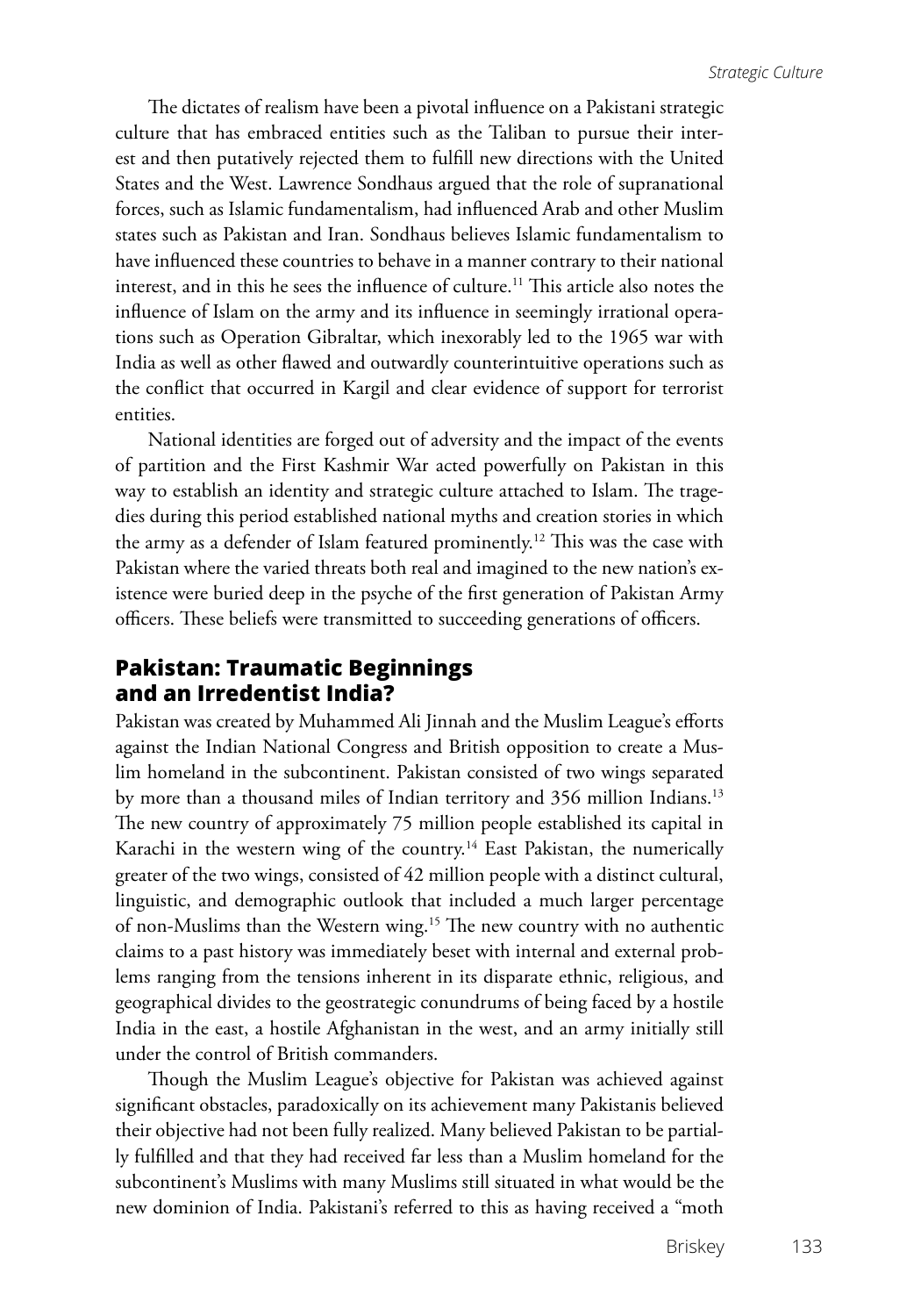eaten" version of Pakistan. Pakistan, they believed, had been spoiled by alleged Indian recalcitrance, interference, and the failure to provide Pakistan its full territorial inheritance, which included parts of the Punjab, Kashmir, and some other areas.16 Because of this, an irredentist Hindu India bent on extinguishing the new state and its reabsorption into mother India was established as truth, at least in the beliefs of the political and military elite of Pakistan.17 The army believed India to be the core threat to the new Muslim state's existence. This belief continues up to this third decade of the new millennium.

In this manner, the story and legends of the new army from its beginning focused on its Muslim character and its heroic achievements in overcoming the tribulations believed by the Pakistanis to have been thrust on it in these early years by a hostile, irredentist Hindu India. The exhilaration of Pakistan's independence was further tempered by its tenuous claims to existence as a nation both contemporaneously and historically with its claims to be South Asia's Muslim homeland belied by the fact that 35 million Muslims had remained in India. Indian diplomats astutely made it a point to remind others of India's own Muslim heritage.18 The army, the most organized state entity with its claims to have defended the Muslim homeland against alleged Indian aggression in Kashmir, quickly established itself as the paramount institution of the new state and author of the context of its strategic culture.

This first generation of officers were trained and indoctrinated by the British within the multiethnic and religiously diverse British Indian Army. The Pakistan Army shed this diversity almost from its very beginning, despite Jinnah's early desire for Pakistan's national institutions to be representative of its minorities. The communal fears involved in partition acted on those Hindu officers in the army to seek their careers and security in India.<sup>19</sup> The army quickly became an army of Muslims assured of their heritage as the "sword arm" of the Raj consisting largely of Muslim martial race soldiers from the Punjab and the at that time North-West Frontier Province (NWFP). The martial races thought of themselves as the "sword arm" of the Raj as they constituted nearly the entirety of the post-1857 British Indian Army, whereas many other Indian ethnicities, especially those from the south of India and East Pakistan, were considered by martial race theorists as not fit for military service.

Pakistan had become independent on 14 August 1947 amid tumultuous violence, territorial dispute, and recrimination with India about possession of capital assets and supplies left by the British.20 Born out of the exhaustion of Britain after World War II, which had at various times cajoled, threatened, and made promises of independence to India during the war, the two new states of Pakistan and India were born in an era of decolonization, nationalism, and the burgeoning Cold War environment. The success of Muhammad Ali Jinnah's Muslim League in prevailing and obtaining independence on the basis of the two-nation theory of a homeland for the subcontinent's Muslims was soured by disputes with India about the accession of a number of the princely states who were required to devolve their power to either Pakistan or India. The accession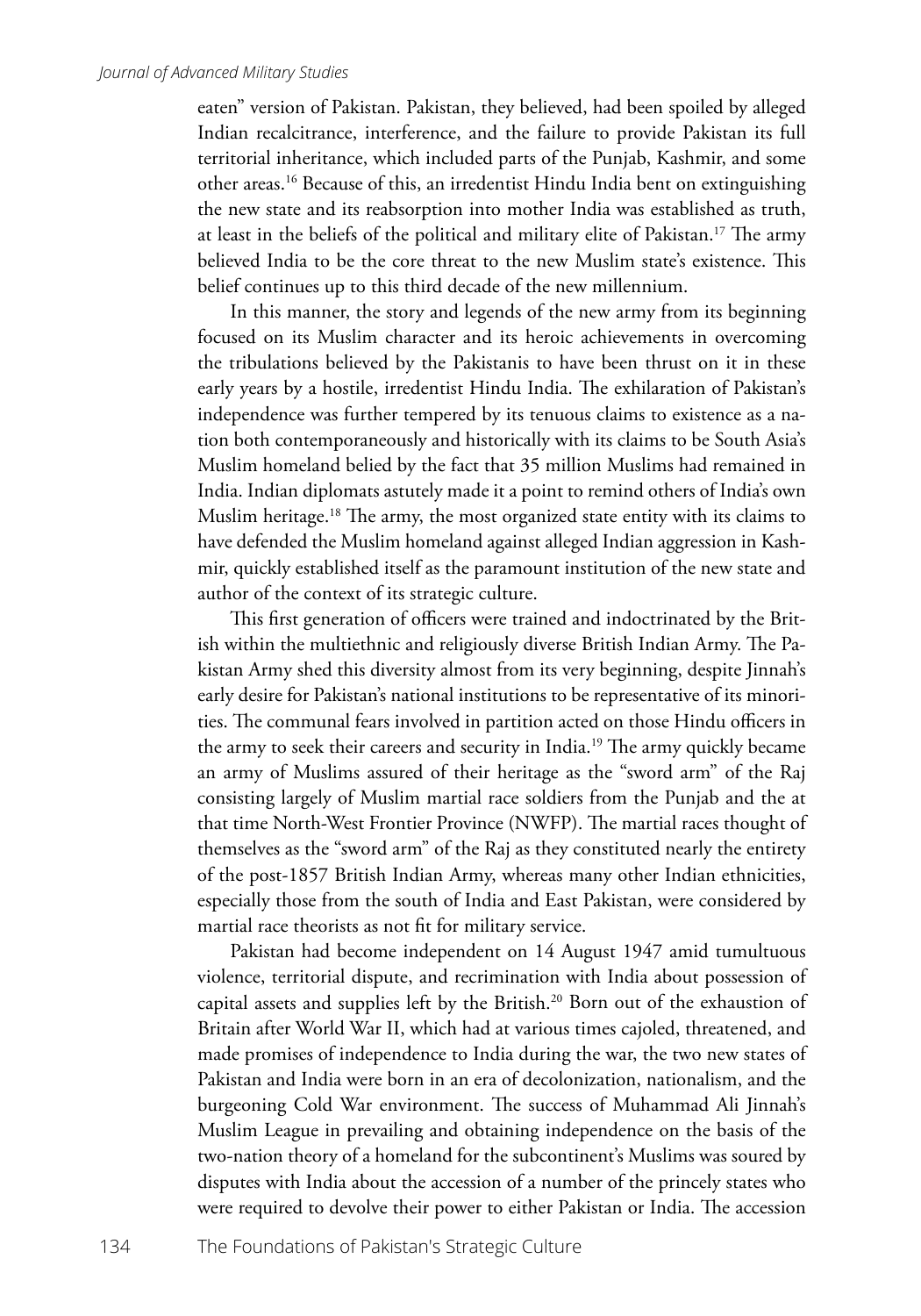

**Figure 1.** Architect of Pakistan's strategic culture Ayub Khan (center) with founder of Pakistan Mohammed Ali Jinnah (left) decorating a soldier (1948, Dhaka) *Source: Dr. Ghulam Nabi Kazi*

of Kashmir to India was met with outrage in Pakistan, which had expected to receive the territory of this Muslim majority state and Pakistan refused to recognize Kashmir's accession and remains a lightning rod of grievance and a pillar of Pakistan's strategic culture interests manipulated by military and political actors since this time. $21$ 

The invasion of Kashmir by tribal invaders that India alleged was orchestrated by the Pakistan Army was eventually repulsed in early November 1947 with India effectively gaining control of Jammu and Kashmir while Pakistan gained control of those areas it would describe as free or Azad Kashmir.<sup>22</sup> Continued Pakistani protests at the United Nations (UN) resulted in a UN Security Council plan to hold a plebiscite in Kashmir in March 1948, which was never held, while it took until July 1949 for India and Pakistan to agree on a cease-fire line for Jammu and Kashmir. The UN mediator, Sir Owen Dixon, announced on 22 July 1950 his failure to bring India and Pakistan together to solve the Kashmir dispute.

The nebulous sense of identity for the new multiethnic state in which two wings of the country were separated by India was made apparent in March 1948 when Jinnah made a speech at Dacca University. Jinnah announced to an East Pakistani audience proud of their Bengali language and identity that Urdu, a language native to neither West nor East Pakistan, would be the national language for Pakistan. Later that same year, there were communal riots in Karachi involving many of the Muhajirs or Muslim settlers from India who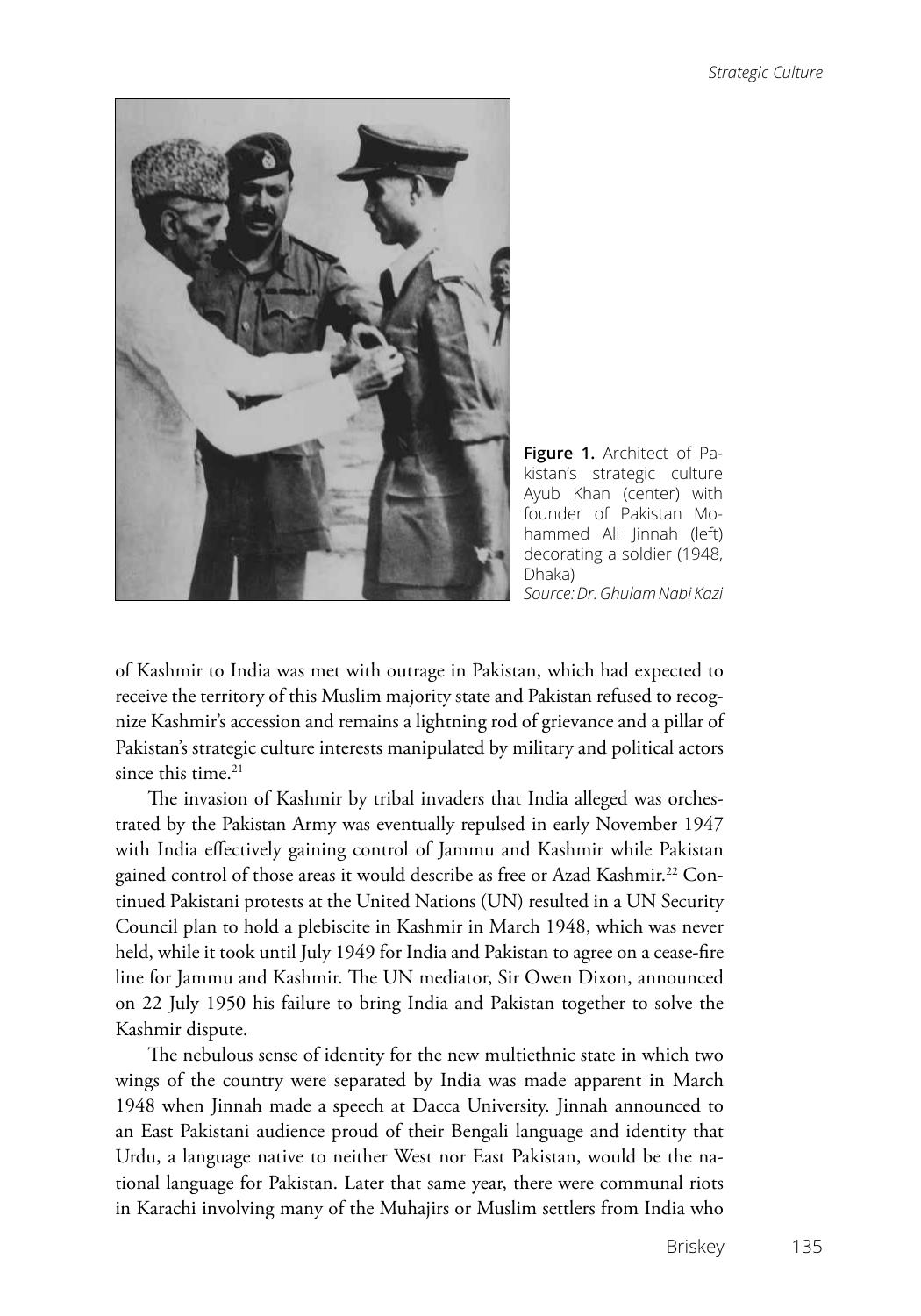had emigrated during partition, resulting in a state of emergency.<sup>23</sup> To complicate the already tenuous existence of the new country, Jinnah—the architect of Pakistan—died in September 1948. Pakistan, already indignant at the loss of Kashmir, also protested to the United Nations concerning India's invasion of Hyderabad, a Hindu majority state ruled by a Muslim, in August 1948.

Internationally, with a view to establishing its Muslim credentials, Pakistan hosted the first international Islamic conference in Karachi in December 1949. The leader of the Pakistan Muslim League, Chaudhry Khaliquzzaman, had also suggested a pan-Islamic unity of countries to be known as *Islamistan*. 24 Pakistan and India also engaged in bilateral talks in 1949 concerning a host of disputes including Kashmir, evacuee property, and the Punjab water dispute concerning India stemming the flow of water into Pakistan.25

The disputes and enmities begun at independence continued into 1951 with Pakistan blaming India for inciting Afghan hostility against Pakistan. Belying Pakistan's efforts with pan-Islamism unity was Muslim Afghanistan, which had not recognized Pakistan's independence and held specific irredentist claims on Pakistani territory that Britain had taken from Afghanistan. This further amplified Pakistan's concerns of two rapacious neighbors and their territorial claims on the new sovereign state. India had also, to Pakistan's mind, provocatively hosted the all-India Pashtun jirga in Delhi, as well as allowing the Afghan ambassador to use All India Radio to deliver an anti-Pakistan speech in May 1951. Pakistan's woes continued with the assassination of Liaquat Ali Khan in October 1951. After Jinnah, Khan was perhaps Pakistan's most able politician capable of articulating a coherent vision and identity for Pakistan.

Pakistan's formation and identity were loosely tied to the idea of a Muslim homeland by a secular elite that had largely not been supported by the ulema of the day while a Pakistan identity was still being negotiated.<sup>26</sup> Those interested in pursuing a more Islamic basis to the state moved toward this objective almost from independence. Many ulema, including Abu al-A'la al-Mawdudi, the founder of *Jama'at-e-Islami*, had been opposed to Jinnah and felt that he aimed to secularize the Muslims of India, while nationalist Muslims were opposed to the idea of Pakistan as proposed by the Muslim League.<sup>27</sup> Some Muslims felt even more strongly and described Jinnah in hostile terms as the great *Kafir-e-Azam* ("the greatest of infidels"). Despite this opposition, many north Indian ulema*,* including Maududi, joined the mass migration to Pakistan during partition and some ulema who had become members of the league pushed for the adoption of an Islamic constitution.28

### **Betrayal and Conspiracy: Developmental Histories and Myths of Pakistani Strategic Culture**

It is to the next section of this article that the partition of British India into the dominions of Pakistan and India shall now be considered and why this process provoked strong sentiments of distrust and betrayal in many Pakistan Army officers and the importance of this in the foundation of a Pakistani strategic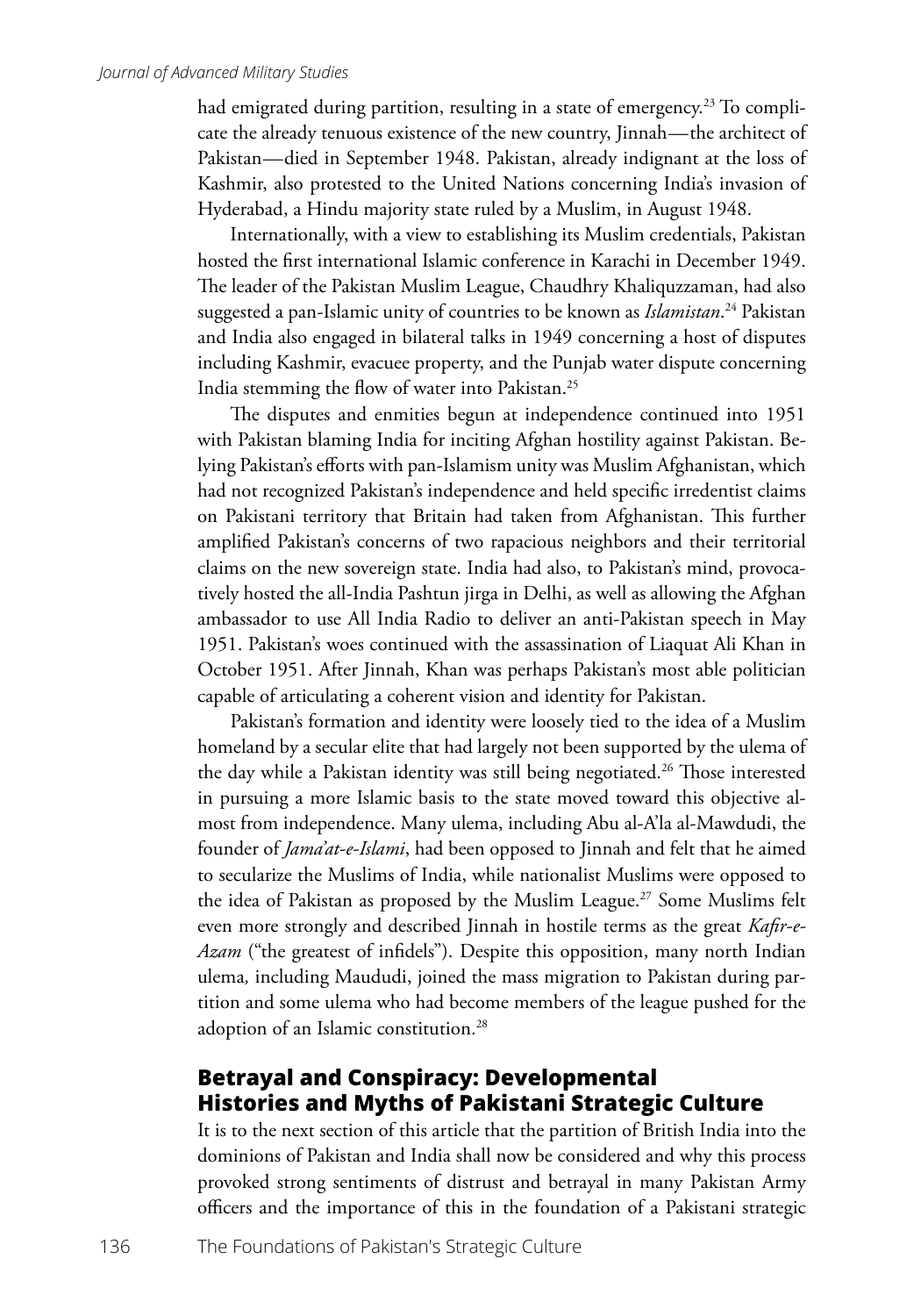culture. Officers who would constitute the new Pakistan Army did not trust Viceroy Louis Mountbatten and believed him to be biased against Pakistan in considering the partition, while Vicereine Edwina Mountbatten's allegedly improper relationship with Jawaharlal Nehru were believed by Pakistanis to be another example of the improper Hindu influence on the viceroy.29

Similarly, the departure (before his due date) of the supreme commander of the British Indian Army Claude Auchinleck at Mountbatten's urging, because of allegations of Auchinleck's bias toward Pakistan, infuriated the Pakistanis, who saw themselves as outmaneuvered by the Indians due to their special relationship with Mountbatten.<sup>30</sup> Mountbatten had also taken advantage of Auchinleck's offer to resign in response to his alleged bias toward Pakistan.<sup>31</sup> Pakistanis believed the early departure of Auchinleck left Pakistan at the mercy of India, who held most of the government and military stores, and believed India would not honor the agreed division. This belief was shared by Auchinleck, who thought Indian intentions were

> too strongly imbued with the implacable determination to remove anything which is likely to prevent their gaining their own ends, which are to prevent Pakistan receiving her just share, or indeed anything. If we are removed there is no hope at all of any just division of assets in the shape of movable assets belonging to the former Indian Army.<sup>32</sup>

Auchinleck's beliefs were supported by those officers who formed the new Pakistan Army, who were outraged by Mountbatten's actions, as well as the violence during the process of partition. The process of partition poisoned what trust had existed between Hindu, Sikh, and Muslim communities in the Punjab. Pakistani, Indian, and British officers who had served together in the British Indian Army were witness to a carnage and brutality that fundamentally polarized communal perceptions between Muslim, Sikh, and Hindu communities. The brutalities were not one-sided, but many caught in the maelstrom of violence could see it only as evidence of hate perpetrated on their coreligionists. The personal and communal experiences of violence experienced by Muslim officers invoked an epiphany in many officers, which separated them from their past perspectives on relations with other communities during service with Sikh and Hindu officers. The shared experiences of these officers who were mainly Punjabi and Pashtun officers amplified their sense of Muslim identity and the threat posed by the Hindus and Sikhs and fulfilled the Muslim League's prepartition fears of being dominated by a Hindu India.<sup>33</sup>

Major Mohammad Musa, a senior staff officer in Lahore between September and December 1947 and later commander in chief of the army, recalled his trauma of having witnessed a train full of slaughtered Muslim refugees and the influence this had on his perceptions of the Indian state and its political objectives.34 Similarly, Mohammad Zia ul-Haq, the later commander in chief and dictator, had related how the vision of his exhausted mother crossing the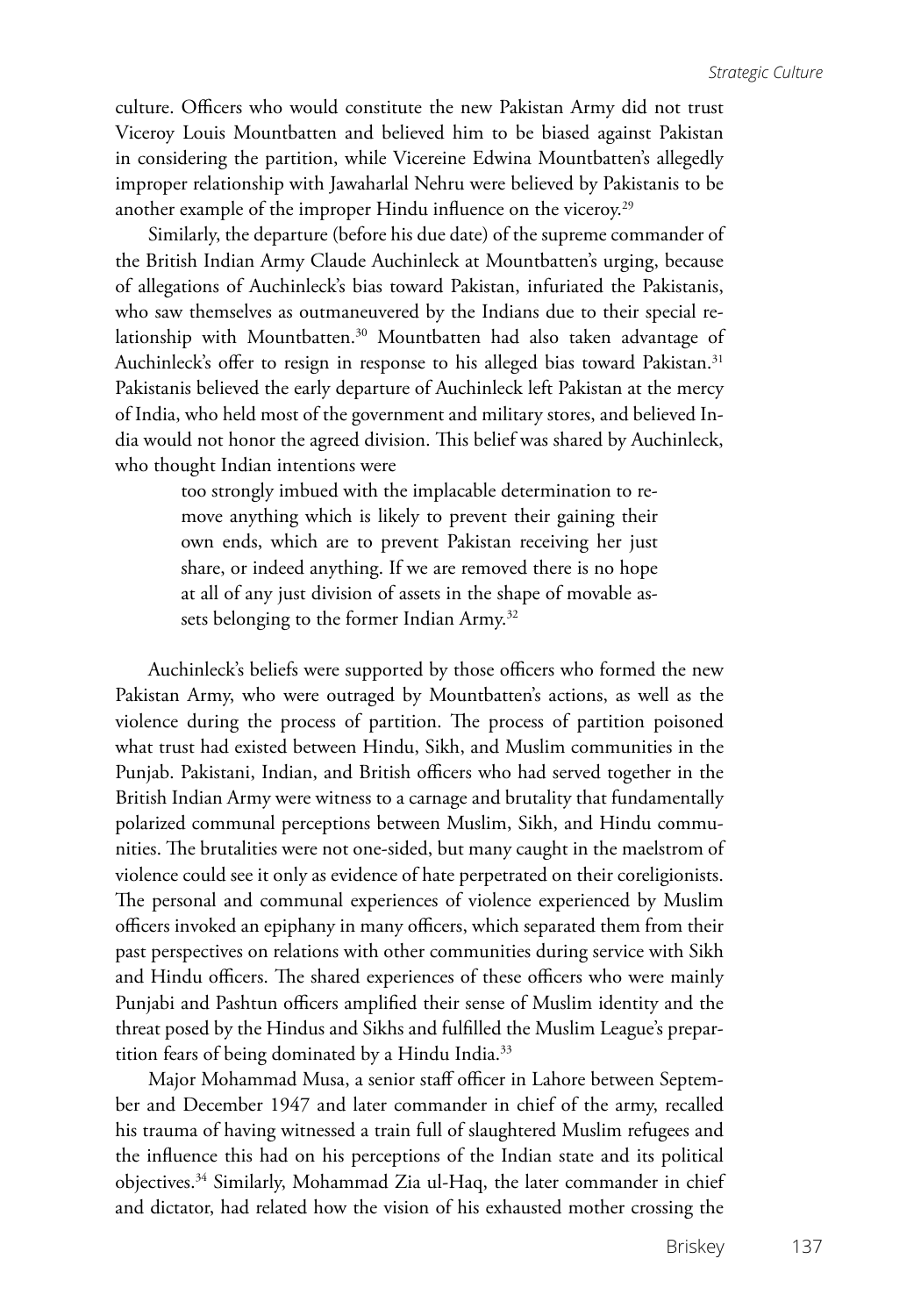border into Pakistan carrying their worldly possessions produced an indelible impact on him.<sup>35</sup>

It is important to note that there had originally been a concerted effort to prevent the division of the British Indian Army. Many British believed a single army could have served both dominions for a time. It is this topic that the article now examines.

#### **Conspiracy Theories and a Muslim Pakistan Army**

The uncompleted nature of the division was due in part to this resistance to divide the army by the British and some Indian officers, with some British officers believing that the majority of Indian officers were even against independence.<sup>36</sup> The division was resisted by Mountbatten, the last viceroy; Auchinleck, the supreme commander in chief; as well as senior officers of the new Indian Army.<sup>37</sup> Lord Hastings Lionel Ismay, who had served in the British Indian Army and who was Mountbatten's chief of staff, stated,

> The problem which caused many of us the greatest grief was the decision to divide the Indian Army on communal lines before partition took place . . . I did my utmost to persuade Mr. Jinnah to reconsider his decision . . . but Jinnah was adamant. He said that he would refuse to take over power on 15 August unless he had an army of appropriate strength and predominantly Muslim composition under his control.<sup>38</sup>

Auchinleck had opposed an early plan for the division of the forces in April 1947 by the first prime minister of Pakistan, Liaquat Ali Khan. The Pakistanis resented this and saw the reluctance as contributing to the failure of Pakistan receiving its share of military stores.<sup>39</sup> Other Pakistanis saw the reluctance in more sinister terms with the save the united army campaign as a Hindu plot to sabotage the partition of India and deny the creation of Pakistan.<sup>40</sup> The "Hindu plot" to deny the formation of the Pakistan Army became an established army myth held by the officers of the new Pakistan Army.

> To sabotage partition, a campaign to save the Army was stepped up. Senior Hindu Officers went around persuading the Muslim personnel not to accept the division . . . at the back of their minds was the hope that without an Army of its own Pakistan would not be able to last very long.<sup>41</sup>

Other Pakistanis saw the hand of British strategic expediency with Britain trying to maintain a united army in terms of its strategic value to the Commonwealth.<sup>42</sup> The issue had actually been the subject of British cabinet considerations regarding potential contingency planning against the Soviets.<sup> $43$ </sup> The fact that Britain did want to retain influence in the future dominion's defense relationships was evident in that the May 1947 India Burma committee recommended that Britain should insist that Pakistan and India should not lease bases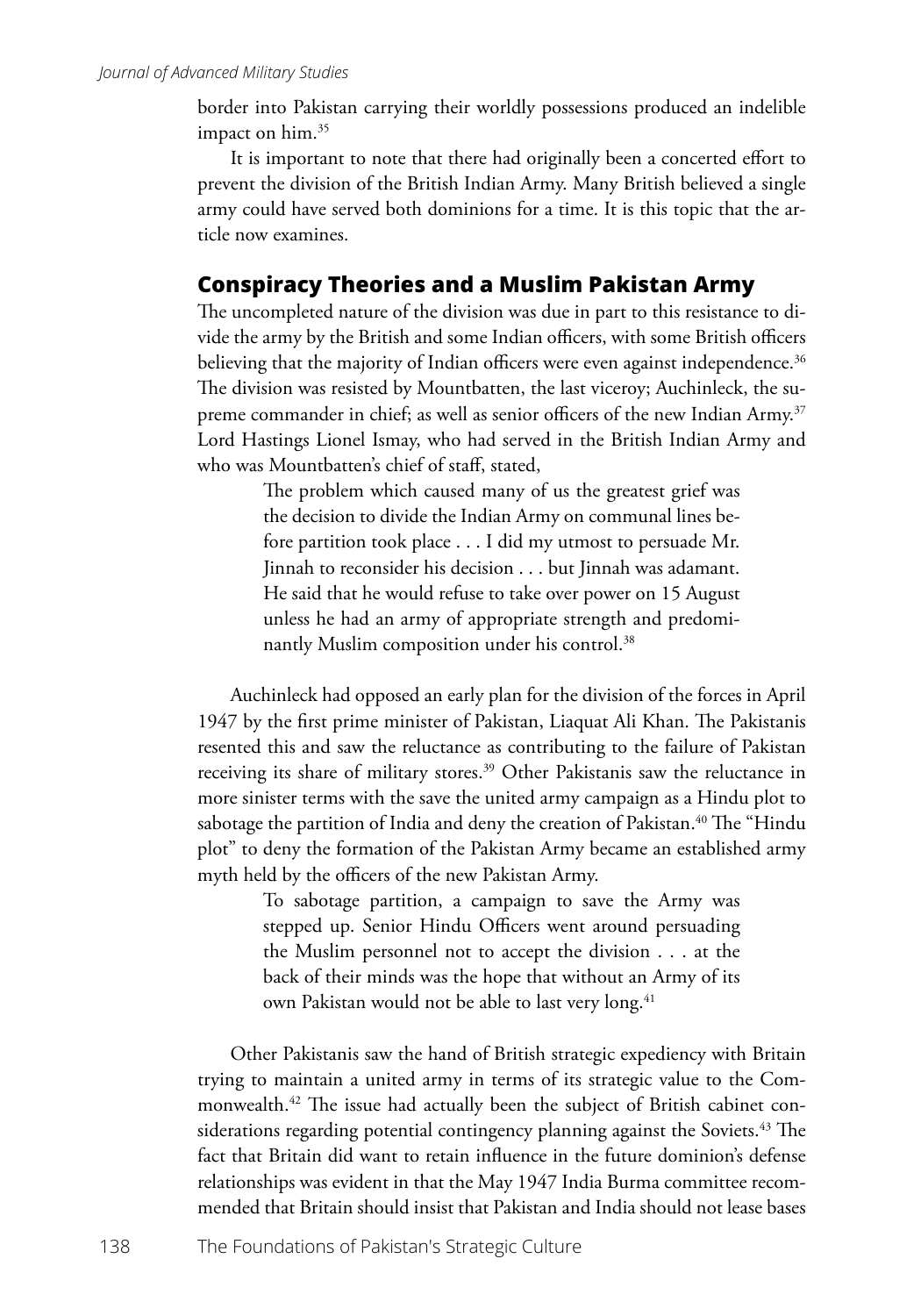to any power outside the Commonwealth other than in pursuance of regional defense approved by the UN.<sup>44</sup>

Chaudhri Muhammad Ali, a member of the armed forces reconstitution steering committee chaired by Auchinleck, claimed that the attachment to the undivided army by British officers and many Indian officers was so great that many could not emotionally reconcile themselves to the army's division.<sup>45</sup> The profound impact of even using the term "division" was felt to be psychologically harmful by Auchinleck.<sup>46</sup>

Officers of the new Pakistan Army were distinctly against retaining a single army and stated their preferences to the British in terms of the religious chasm between Muslim and Hindu. The commanding officer of the 7th Battalion of the 10th Baluch Regiment stated to General Sir Frank Walter Messervy, the first commander in chief of the Pakistan Army, the Islamic nature of the proposed new army, which was in contradiction with the Indian Army:

> Sir, my grandfather, my father and I have fought for your empire. I have no wish that my sons and grandsons fight for the Hindus.<sup>47</sup>

Later commander and dictator of Pakistan Ayub Khan wrote that he was approached by General Kodandera Cariappa, the first commander in chief of the Indian Army, in a bid to seek Ayub's support in not dividing the army.<sup>48</sup> Muslim officers, though, were increasingly influenced by the impact of the communal violence during partition. Furthermore, there were instances of the army's unity unraveling with episodes involving Muslim units engaging in fatal skirmishes with Sikh and Hindu units.<sup>49</sup> Other instances such as the Indian Navy mutiny as well as communal troubles on board troopships returning with Muslim and Hindu troops from overseas were also reported.<sup>50</sup> The British also began to suffer casualties involved in the escort of refugees between India and Pakistan.<sup>51</sup>

The rapidity of partition and the division of the army was confusing to the few senior officers who would constitute the Pakistan Army. Brigadier Akbar Khan, in his response to an armed forces committee question, responded,

I don't even know whether there will be one or two Indias. It

will depend on whether there will be internal troubles or war.<sup>52</sup>

This confusion was something familiar to junior Muslim officers, who had no idea as late as March and April 1947 that the army would be divided.<sup>53</sup>

The resistance to divide the army was perhaps amplified by the fact that several senior British officials were critical of Jinnah, with Ismay sharing confidential notes of his discussions with Jinnah to Nehru.<sup>54</sup> Jinnah was likewise critical of some British officials. Jinnah informed Ismay that a number of British officials were dangerously susceptible to providing concessions to the Indians due to their inability to understand the wiles of the Hindu mind and the Hindu determination to prevent the creation of Pakistan.<sup>55</sup> Jinnah's distinctly religious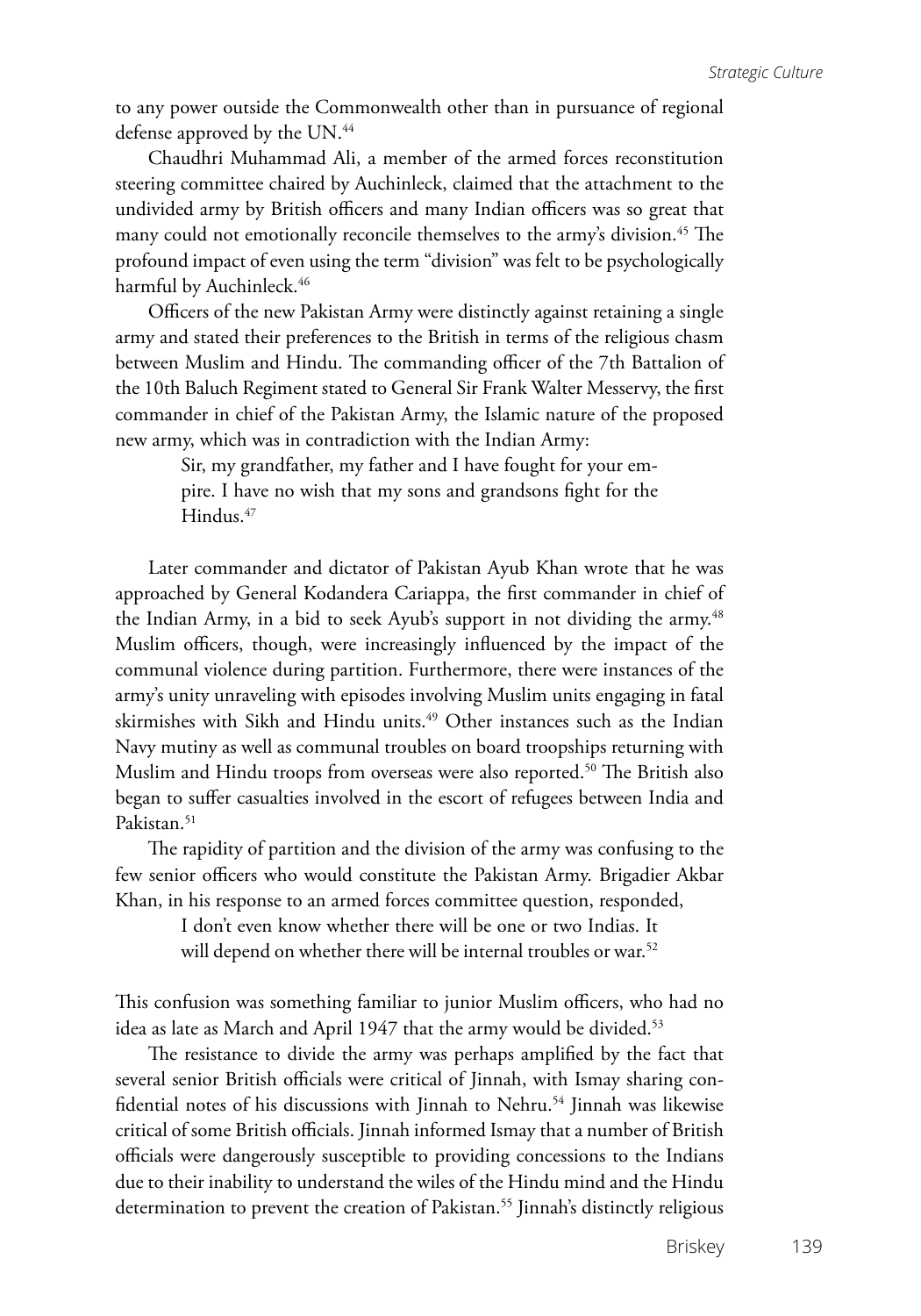rhetoric in describing the Hindu mind was incongruent with a number of his notable addresses on the nature of Pakistan's inclusiveness.

Despite the resistance by the British, the army was divided. Pakistan became a nation on 14 August 1947, and the army it inherited was constituted from the Muslim elements of the former regiments of the British Indian Army. For a very short time before the violence of partition escalated, in keeping with Jinnah's vision, there were Hindu officers who had opted to serve in the Pakistan Army.<sup>56</sup>

The Pakistani officers forming the new army, though nearly all Muslim and nearly all originating from the Punjab or the NWFP, came from a complex sociological mélange of tribes, clans, and religions. Most officers came from families with traditions of military service to the British.

The first two commanders in chief of the Pakistan Army were British, and upon independence in 1947 there were 120 British officers serving in the Pakistan Army in senior positions.<sup>57</sup> Most of the Muslim officers who constituted the army were junior in rank and experience. The loss of officers during partition due to combat in Kashmir and accidents meant that many were rapidly promoted to fill gaps in the new army.<sup>58</sup> Ayub Khan, for instance, advanced within six years from colonel to be the army's first commander in chief. This was a familiar experience to many of the new Pakistani Army officers with, for example, an artillery officer commissioned in 1946 receiving an accelerated promotion to major due to the shortage of qualified officers.<sup>59</sup>

While the division of army personnel was confused, the division of the military weapons, stores, and assets of the British Indian Army between the two new dominion's armies was fraught with ill will and subterfuge. The division of assets involved countless claims and counter claims between Pakistani and Indian sources as to the dastardly acts performed by each other. Complaints alleged nearly every conceivable crime and act from plain theft of stores to fraud and the alleged sabotage of equipment. In keeping with the Hindu myth, many Pakistani officers believed the Indians premeditatively starved them of supplies to prevent the establishment of the Pakistan Army.<sup>60</sup>

Brigadier Mohammad Ansari, commissioned in 1943, oversaw the emergence of the Pakistan Army Ordnance Corps at partition and claimed that India had disarmed repatriated troops bound for Pakistan.<sup>61</sup> Ansari's perspective as an officer who formed the first generation of the new Pakistan Army is consistent with others of this generation who believed in the hostile disposition of an irredentist India. These beliefs were linked ideologically to a vengeful Hindu India engaged on a deliberate initiative to ruin Muslim Pakistan that have incrementally become an important element of a Pakistani strategic culture since partition.

Despite Indian complaints of their own problems, the Pakistanis viewed their problems as continuing elements of a sinister and premeditated Indian attempt to extinguish the Pakistan Army at birth.<sup>62</sup> The sabotage of equipment left behind in Pakistan—such as the rendering of the Poona Horse's few tanks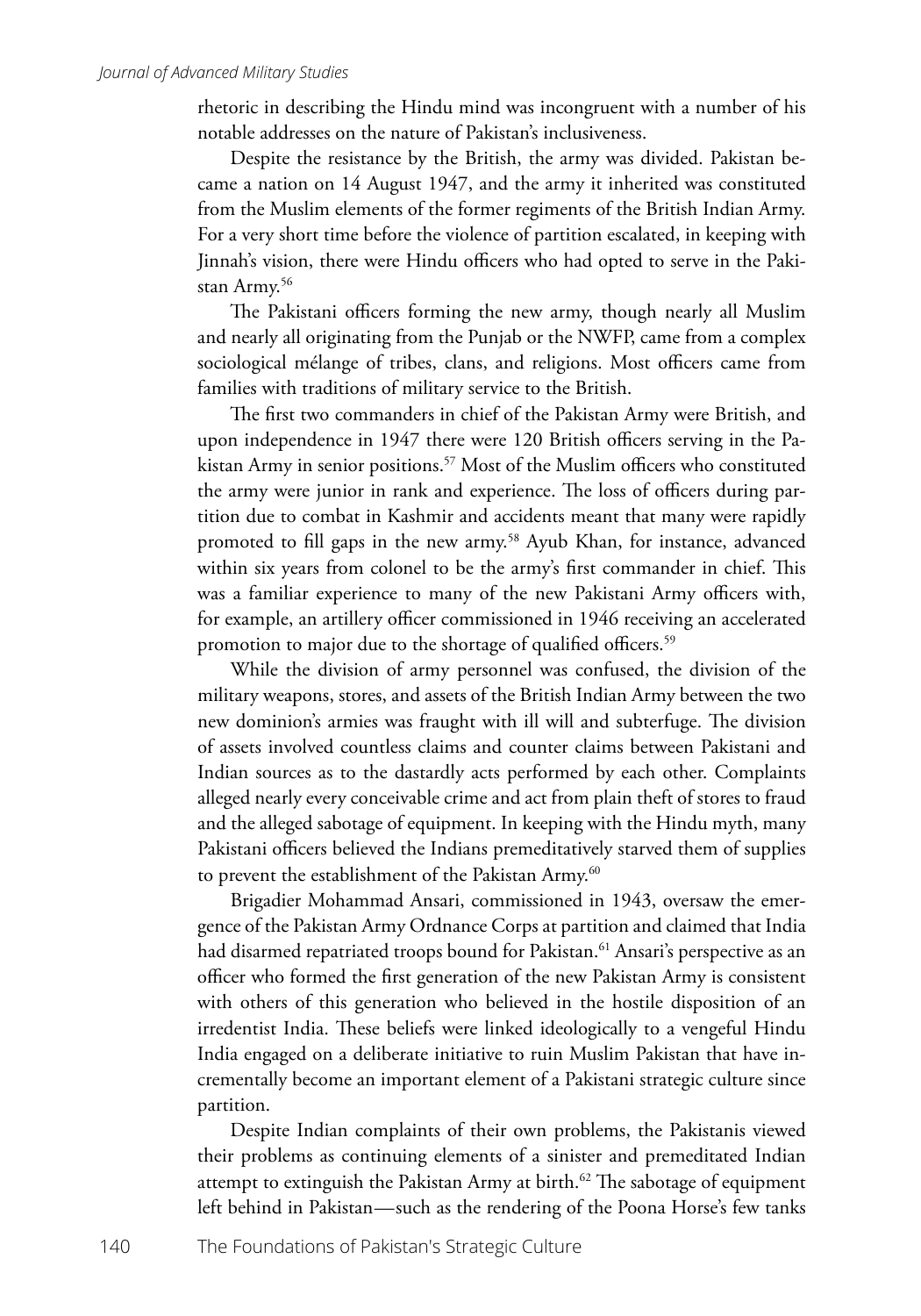in operation by fouling their fuel tanks—were seen as warlike in their intention, especially so when it had prevented these tanks' subsequent deployment in the 1948 border hostilities.<sup>63</sup>

The Pakistanis, of course, were not ready to concede the arguably inescapable reality that during the Second World War army depots had been situated near the main supply routes for the war in Southeast Asia. The location of most of these depots had absolutely nothing to do with Indian intentions at partition and everything to do with the pragmatism of such centers being close to operational theaters during the war.

Pakistani claims were countered by Indian arguments that the division of assets was impossible given the immensity of trying to sort out records from 1857 onward within the limited time frame thrust on them by the British decision.64 Pakistani officers argued they were not assisted by Indian or British officers in their tasks and had to leave New Delhi prematurely without achieving their tasks due to the mounting violence against Muslims.<sup>65</sup> A Pakistani officer noted they had to cobble together units made up of a patchwork of individuals, platoons, and oddly constituted companies that had trickled into Pakistan.<sup>66</sup>

Though officers of the British Indian Army generation still perceived India as an existential threat, it is apparent this early generation still held many of these former colleagues in warm regard, a phenomenon the officers commissioned after 1947 did not experience and that served to further polarize their view of India.<sup>67</sup> A number also had relatives in Indian military service as well as matrimonial agreements with communal connections in India.<sup>68</sup>

Many of the first generation of officers at the new officer training school at the Pakistan Military Academy (PMA) were convinced of the hostile intentions of India. This newer generation of officers derived these beliefs from the tribulations experienced during partition and were convinced India did not want Pakistan to exist.<sup>69</sup> Significantly, this new generation of officers were being nurtured on the same notions of their inherent martial race superiority by those remaining British officers as their ancestors had. Their martial race identities were being conflated with the Muslim nature of the new state and contributed to a martial race Muslim exceptionalism.

The dominant narrative remained outrage at India's alleged perfidy in not honoring the division of the force's agreement. Many of the new Pakistani officers may have been aware that their British commander had also bitterly complained about India's alleged failure to honor agreements. General Sir Douglas D. Gracey, the army's second commander in chief, had complained directly to the Commonwealth Relations Office that India was "continuing to do its best to sabotage Pakistan" with this complaint possibly not lost on the Pakistani officers who worked closely with him, such as his aide-de-camp Lieutenant Wajahat Hussain.<sup>70</sup> Other British officers in the Pakistan Army also noted their misgivings, with one believing the Indians maliciously turned trains around east of Lahore back to their points of departure.<sup>71</sup>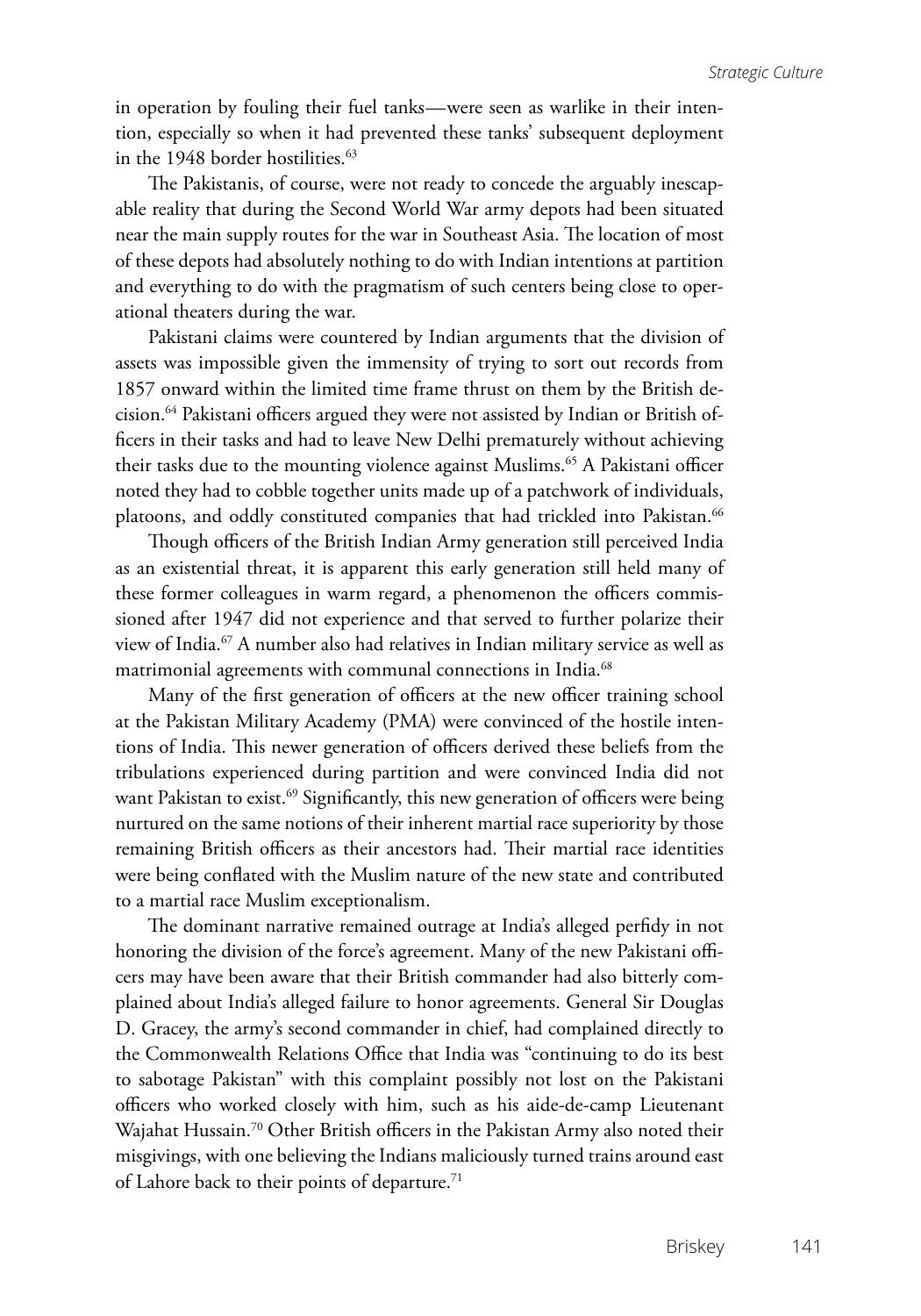#### **The British, Martial Race, and Its Influence on Pakistani Strategic Culture**

This section now examines how General Sir Douglas Gracey and some other British Officers in the Pakistan Army had pronounced preferences for martial race units obtained during their service with the British Indian Army before, during, and after World War II. These preferences were significant in their influence on the Punjabi and the Pashtun bulk of the newly formed officer corps.

Class composition limiting army recruitment to Punjabis and Pashtuns, while identified as not appropriate in a new national army, was still evident in the newly formed Pakistan Army. The foreword written by General Gracey in 1950 in the centenary publication of the Punjab Field Force Regiment noted recruitment had of necessity changed because Sikhs, Dogras, and Gurkhas could no longer be recruited:

> Since partition the class composition has been changed to 50% each of Punjabi Mussulmans and Pathans and the recruitment of only special areas and tribes has been done away with.72

The changes, though, only concerned a matter of choice between classes of Punjabi and Pashtuns. There is, for instance, no mention of Pakistan's majority population of Bengalis or that of the other Pakistani ethnic populations.

The matter of martial race and "class" composition was an issue of some importance to British officers in deciding whether to stay on in Pakistan. It is perhaps not difficult to believe that these British officers so immersed in favorable views of martial race would not continue to utter and promote these beliefs to those same martial race officers now being groomed to assume leadership of the army. As late as 1945, Colonel Christopher Bromhead Birdwood argued for the immutable logic of martial race, despite protests of its racially discriminatory presumptions.73 The Punjabi and Pashtun officers arguably provided a receptive audience to these senior British officers so enamored with martial race. The positive views of these British officers would have probably gone some way in confirming these beliefs of exceptionalism in the older generation of Pakistani officers, as well as indoctrinating the newer generations being trained at the PMA. In so doing, these British Indian officers ensured the continuation of these beliefs in the army:

> The thought of commanding a regiment composed of Punjabi Mussulmans and one to be regarded as the equivalent of an R.H.A [Royal Horse Artillery] regiment in the British Service was a choice I could not resist.<sup>74</sup>

That British officers continued to hold such beliefs even after the expansion of recruitment to nonmartial groups during World War II is not surprising, given the preeminent place of martial race in the British Indian Army from the late nineteenth century onward. This identification by British officers with the servicemembers of the Pakistan Army was not unusual and was an element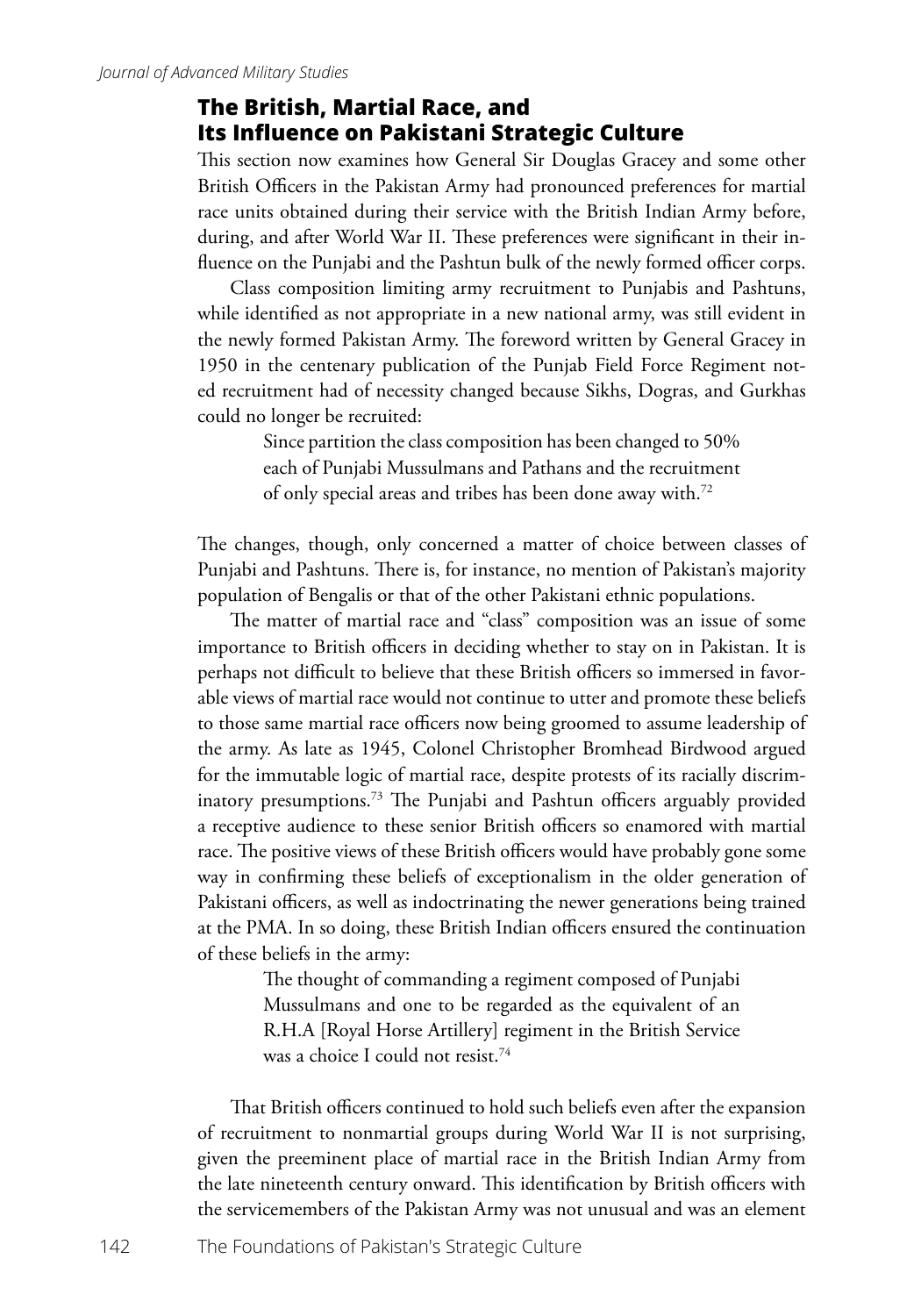of the two-way process of glorification and identification with the martial race unit that had occurred in the British Indian Army.75

The British officers in Pakistan from 1947 to 1951 continued to believe in the veracity of martial race and transmitted this to their largely Punjabi and Pashtun audience in the now independent Pakistan Army. The Punjabi and Pashtun officers who formed the bulk of the Pakistan Army were indoctrinated by the British to define themselves by religion and ethnicity and believed this to be accepted wisdom. They took up wholeheartedly their territorial and ideological mantle as Islamic Ghazis and soldier saviors of the newly created Muslim homeland from the Hindu enemy. Though Pakistan had never been a nation in the past and had inauthentic and tenuous links to the Mughal Empire, the influence of British martial race rhetoric glorified and confirmed their perceptions of identity as glorious Islamic warriors. The accession of Kashmir to India invoked the call of an Islam in danger and the official and unofficial involvement of the army. Elements of the army supported and were involved with eclectic bands of mujahideen and tribal *Lashkars* bent on taking Kashmir from India.

## **Kashmir: The Bedrock of Pakistani Strategic Culture**

Kashmir provided the grounds for further mythmaking in the tale of a battle in which the former British Indian officers, newly commissioned officers, and officers in training became thoroughly immersed in a war in which "Islam in danger" was the rallying cry and cast all into a conflict overlaid with religious themes.

The hardships of partition had amplified the divide between Muslim and Hindu due to the entire premise of the two-nation theory for which Pakistan had been created. The signing of the instrument of accession by the maharajah of Kashmir confirmed the new Pakistani officers' views of the abject treachery on India's part in securing the Muslim majority state for the Indian Union. The accession was bitterly argued by the Pakistanis who denounced India's perfidy and Mountbatten and his Hindu clique's bias. All these factors contributed to a narrative of Hindu oppression, perfidy, and lost opportunities in which Pakistan should have acquired Kashmir. It also served as a useful motif for defining and consolidating the army's identity with the treachery of the Hindu enemy "other" defining the Muslim nature of the Pakistan Army.

## **Islam in Danger and the Vengeful, Irredentist India Narrative Impact on the Foundations of Pakistani Strategic Culture**

What this section of the article will briefly make evident is that irrespective of the ultimate argument concerning the accession of Kashmir to India is the enduring influence that the accession had on this first and succeeding generations of Pakistani officers. The manner that India obtained Kashmir as well as the alleged subjection of a Muslim majority area to Hindu India from this point became a core element of Pakistan Army strategic culture in which Islam was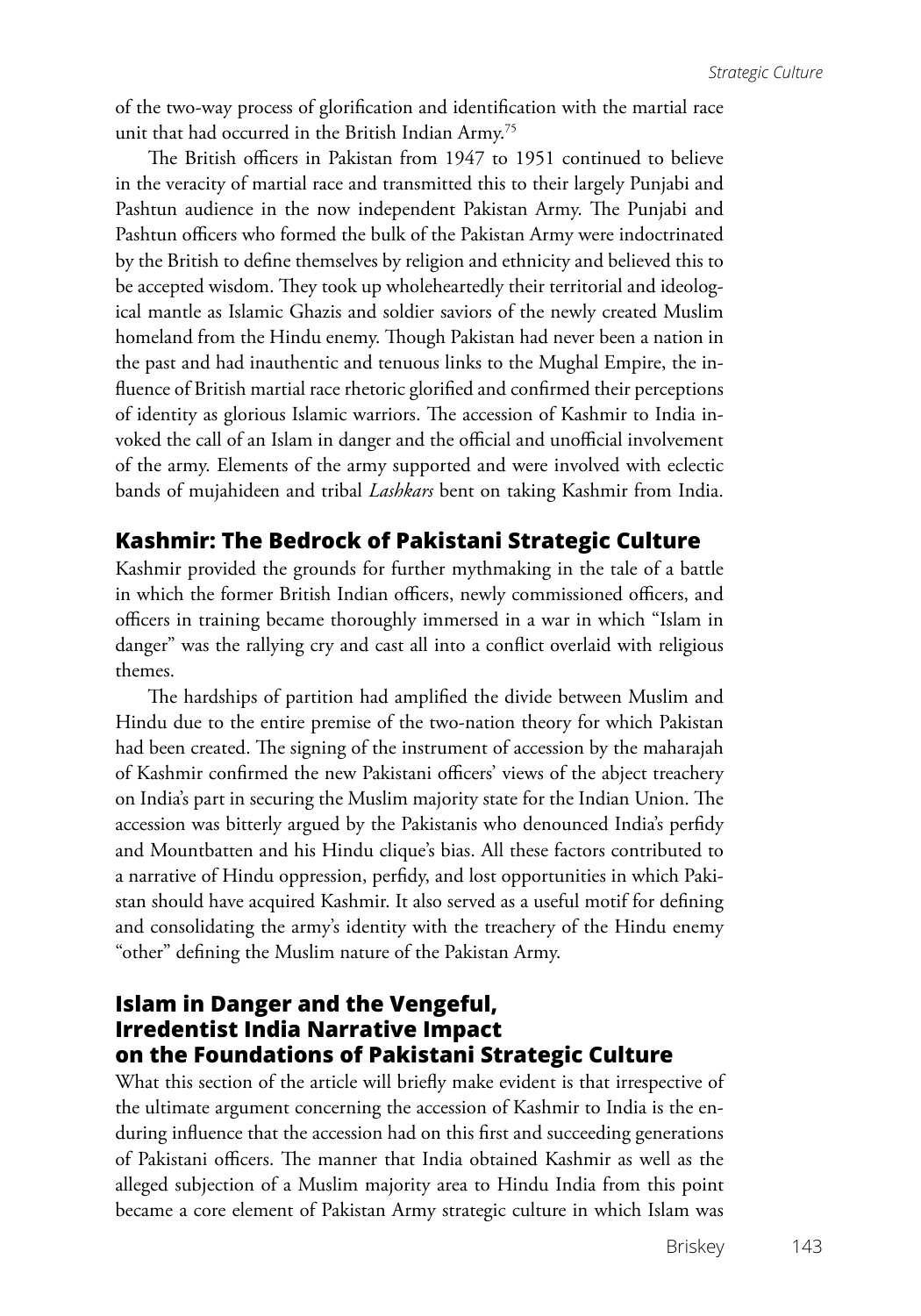pitted against Hinduism. An enduring narrative by army officers maintains that a vengeful Hindu India—thwarted by its designs of a unified subcontinent by the creation of Pakistan—undertook to dismantle, diminish, and delegitimize Pakistan's existence until it was absorbed back into the fold of India. The Kashmir issue was from that time until today a point of friction as well as a tinderbox to war in 1948 and 1965 as well as undeclared war and insurgencies by Pakistani proxies from *Lashkar-e-Taiba* to the use of disguised Pakistani infantry in the Kargil crisis as well as other hostile and shallowly deniable attacks against Indian interests.

Significantly, in religious terms, Pakistani Army officers understood the situation of the original Kashmir conflict explicitly as one of Hindu Indians being a danger to Islam.76 "Islam in danger" in Kashmir became a rallying cry acquired by the Pakistan Army. This notion was familiar in its tribal context to many of the officers from Pashtun backgrounds. The powerful unifying aspects of the jihad on this basis drew from a tradition of Southwest Asian Muslim resistance where "religion was used to define the enemy."77

Many Pakistani officers of this generation note how they participated, or knew of others who had participated, with tribal *Lashkars* in the invasion of Kashmir. Officers justified their break from professional training and involvement in the jihad specifically in terms of "Islam in danger." The response to "Islam in danger" entailed a religious obligation of jihad against a Hindu aggressor believed to be guilty of atrocities on the Muslim population.<sup>78</sup> Tribal jirgas of the Afridi and Mohmand's had initially and unsuccessfully sought the permission of Sir George Cunningham, the governor of the NWFP in late October 1947, to go to the assistance of their brethren in Kashmir.<sup>79</sup>

> Their leaders, both religious and secular, were unanimous in their belief that it was their duty to go to the help of their brethren in the Punjab and Kashmir *Jihad* or holy war was being discussed in every *hujra* and *Jirga*. 80

The first generation of officers being trained at the PMA, which was not officially opened until November 1948, were also alert to the call of "Islam in danger" and were eager to participate in the jihad in Kashmir.<sup>81</sup> Some went to Kashmir without the knowledge of the PMA staff and led tribal *Lashkars*. 82 One notes that he and other officers volunteered when it became apparent that the commitment of regular forces would not cause the Indians to spread the conflict into the Punjab.<sup>83</sup> Others went because they recognized that the jihad of the tribes would not succeed without their skilled assistance.

> Soon after the tribesmen invaded Kashmir it became imperative to have some control over them to defend Azad Kashmir effectively. To that end Pakistani officer volunteers were inducted immediately to take care of these Lashkar's. This number kept increasing.<sup>84</sup>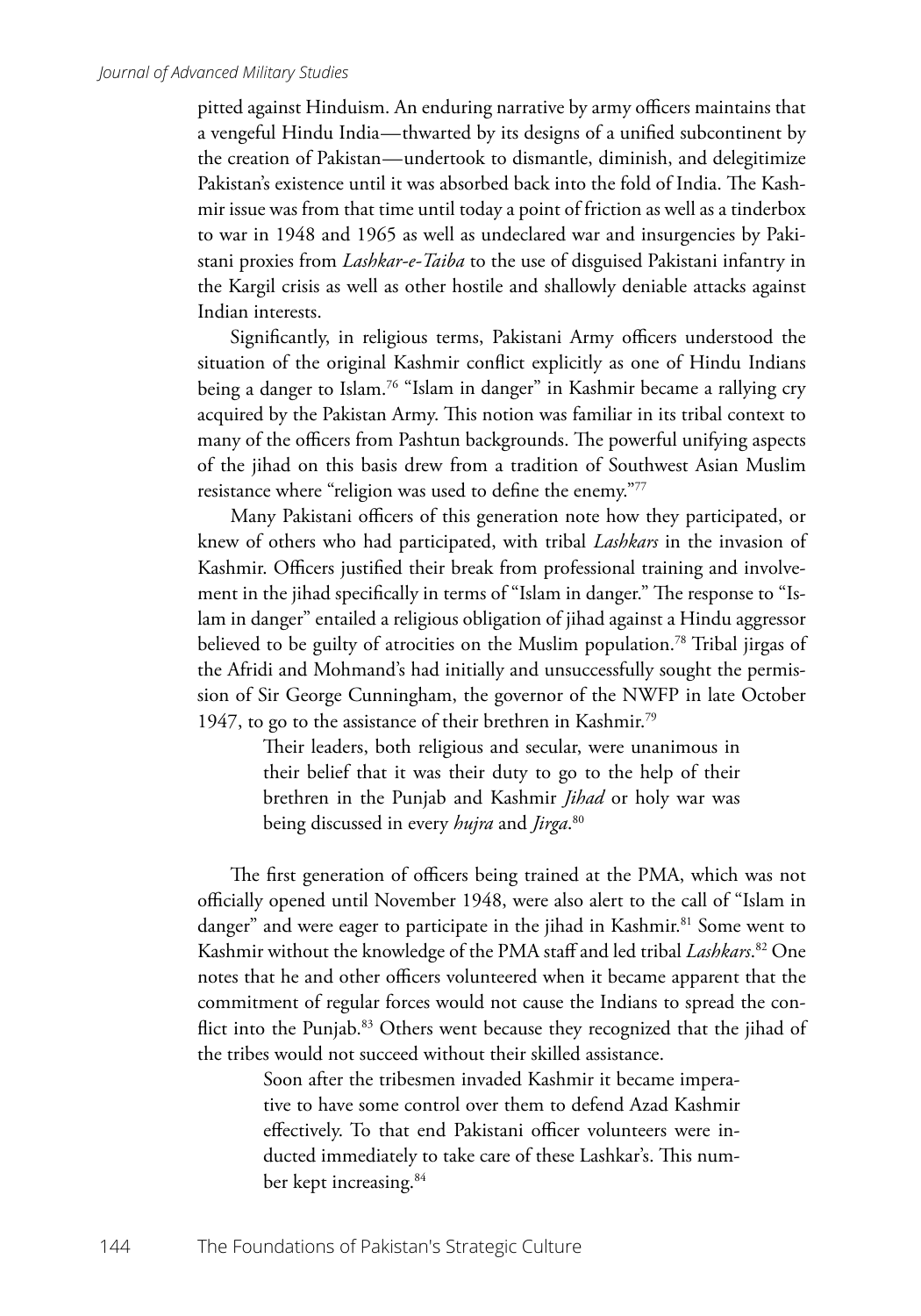Islamic martial myths were important to the army officers who joined this jihad and heroic tales of Islamic military prowess are popular reference points in the military history taught to Pakistani Army officers. Religious and martial imagery are evident in accounts of the fighting in Kashmir during 1947–48. Akbar Khan's account of leading tribal *Lashkars* under the nom de guerre General Tariq, the famous Moorish invader, were evidence of the importance of connecting such heroic Islamic figures to the exploits of the new Muslim officers of the Pakistan Army. Hafeez Jalandhri, who was to become the national poet of Pakistan during this period, was also wounded in Kashmir and would write the heroic lyrics to the Pakistan National Anthem. Religious and martial symbolisms in this first generation of Pakistani officers are imbued with the myth of Muslim exceptionalism as Ghazis defending and overcoming the enemies of the faith.

> The spectacle before us was like a page out of old history. Memory flashed back many centuries. This is what it might have been like when our forefathers had poured in through the mountain passes of the Frontier . . . men of all ages, grey beards to teenagers good to look at and awe inspiring . . . these men had come to fight, in their blood ran the memory of centuries of invasions and adventure . . . above the rumble and din could be heard a chorus of war songs . . . ahead lay glory.<sup>85</sup>

The significance of Akbar's account as well as the less florid accounts of others is important in their emphasis on the joint tribulations and camaraderie experienced by these fellow Muslim officers in the new army of a new country with no historical antecedents.

It was a formative experience at the very beginning of many officers' army careers, and it encouraged many young Pakistani men such as Hakeem Qureshi, who had assisted the Mujahideen, to join the army and continue the fight against India.86 Veteran officers such as Akbar and officer cadets alike engaged in a jihad against the perceived threat of a Hindu India bent on denying Pakistan its birthright. The excitement apparent at the beginning of many conflicts played a part, but equally the experiences of the jihad in Kashmir made lasting impressions on these officers' individual and group identity. This was especially so for those officer cadets and newly commissioned officers whose first experience of combat would be against India in a conflict infused with religious overtones. The jihad in Kashmir tied with the communal and religious violence that had occurred during partition became infused with powerful elements of religion, historical experience, and myth that contributed to the creation of an identity for the Pakistan Army and the foundation of the army's strategic culture.

Defending Pakistan for the army became significantly synonymous not with any concept of a constitution or political ideology but explicitly in terms of defending Islam, and the injustice at the loss of Kashmir tempered by the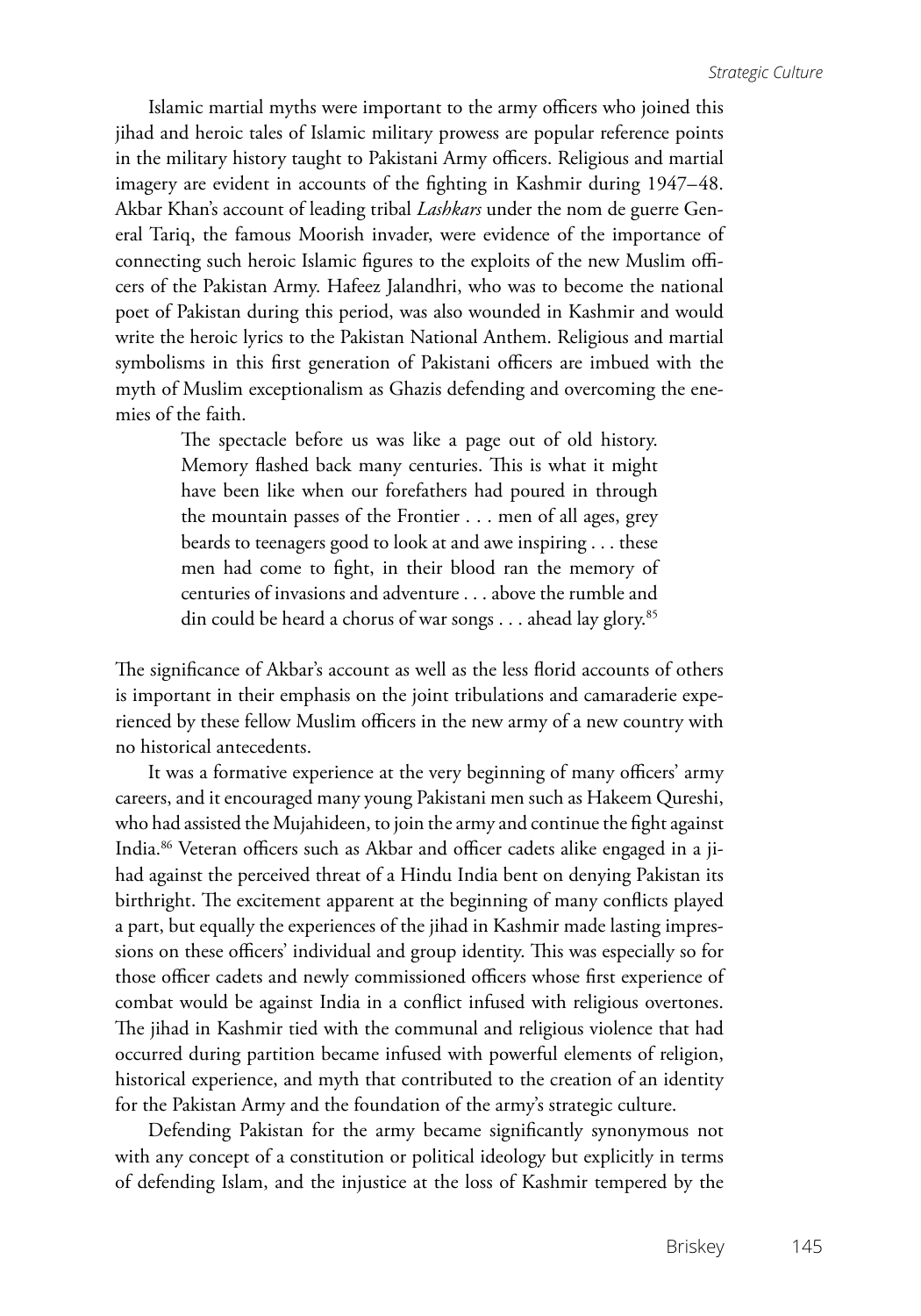heroism of the jihadi tribes and their Pakistan Army members was established as the key element of the fledgling army's strategic culture.

The cries of the danger presented to Islam called on the new army officers to respond in a manner inimical to their previously inherited traditions and training received in the British Indian Army, with the psychological impact of combat tied with the religious aspects of combat profoundly influencing this generation of officers.87 The fears of the loss of Kashmir to India galvanized officers such as the Sandhurst-trained Akbar as well as others to join and lead tribal *Lashkars* in an unconventional, religiously inspired war against India.

There was also a strategic territorial imperative in wishing to obtain Kashmir by any means necessary, but it was the religious call of Islam in danger that motivated many Muslims. The call to jihad saw serving Pakistani officers act jointly with disgraced Indian National Army officers, deserters, entire units of princely state forces—such as the 300 soldiers of the Wali of Swat's Army—and even adventurers sympathetic to Pakistan's cause, such as the case of a former American servicemember who allegedly led a *Lashkar* of 8,000 tribals.<sup>88</sup>

A British officer was also arrested in Rawalpindi and suspected by the British of leading Pakistani troops in Kashmir.<sup>89</sup> The arrested officer had threatened to reveal the alleged involvement of other British officers in Kashmir, including the bombardment of Indian positions on behalf of Azad Kashmir forces by a British officer.90

## **The 1971 War: Strategic Shock, Moral Turpitude, and Islam**

As Pakistan approached war with India in 1971, the Americans were surprised at the arrogance and naiveté of the Pakistani Army generals' belief in their martial race identity and Islamic exceptionalism to rescue them from their developing debacle.

> When I asked as tactfully as I could about the Indian advantage in numbers and equipment, Yahya [Khan] and his colleagues answered with bravado about the historic superiority of Moslem fighters.<sup>91</sup>

The impact of the loss of the war was a strategic shock for the army that caused it to question both its leadership and culture. A strategic shock or a strategic surprise may be explained as

> those . . . events that, if they occur, would make a big difference to the future, force decision makers to challenge their own assumptions of how the world works, and require hard choices today.92

In particular, the loss ignited a belief that attributed blame to a great degree on the moral turpitude of the senior officer corps. These officers came to be thought of as irreligious and slavish followers of the inherited culture from the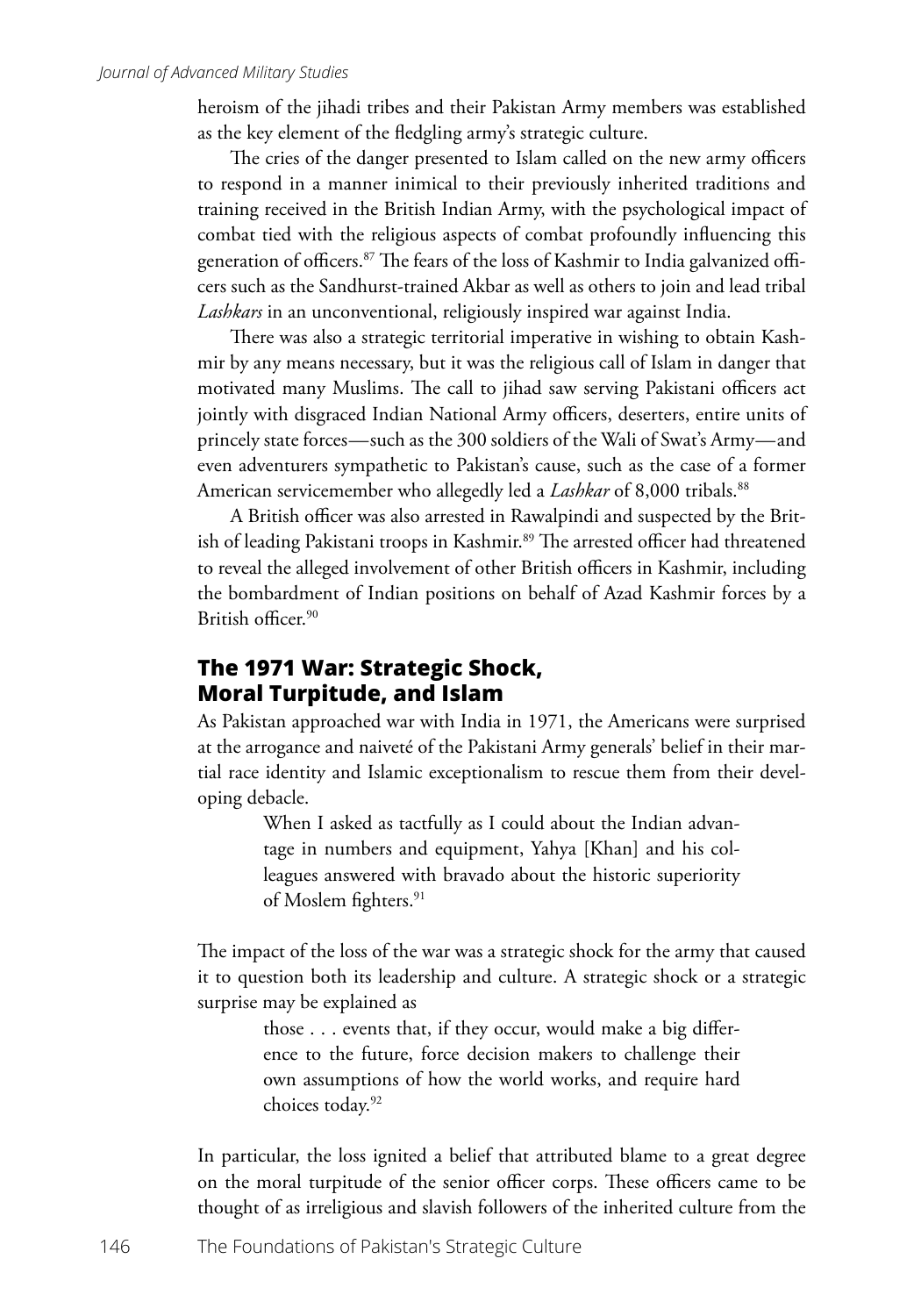British Indian Army. In rowdy scenes after the war, younger officers distinctly saw the irreligiosity of their officers as a major factor in the humiliating loss to India.

#### **Conclusion**

This article examined the formative years of the Pakistan Army from its inception in 1947. The article explored and analyzed the impact of the partition of British India on the newly independent dominion of Pakistan's army officers and argued the significance of this in the establishment of a Pakistani strategic culture that reflected on a history of treachery, a fear of an irredentist Hindu India hostile to a Muslim Pakistan, and a belief that the identity for the new state should be wedded to its formation as a homeland for Muslims. This article illustrated how the searing impact of partition created these beliefs in the new Pakistani army officers. Many of these who had served with Sikhs and Hindus experienced epiphany-like situations arising out of the horrors of partition that reinvigorated their sense of Islamic identity.

The article also argued those British officers who undertook service in the Pakistan Army, including their commanders, were thoroughly imbued with beliefs in martial race. The article asserted that these senior and influential officers' views on martial race would have received a receptive audience in an officer corps consisting of Punjabi and Pashtun officers who had been generationally feted as superior soldiers. The impact of partition, together with the perpetuation of beliefs in martial race, were then joined by the impact of the First Kashmir War (1947–48). The mythology of the potential danger that a Hindu India presented to Islam was noted in the article as a cry to the faithful to join the battle against the Indians in Kashmir. The convergence of these three elements established the foundations of strategic culture derived from shared hardships, disasters, and the unitary call to Islam. The strategic culture founded during the tumultuous period of independence in 1947 has since added new dimensions and nuances to the contours in its regional and geostrategic relationships. This strategic culture is agile and attuned to political realism to ensure the survival of the Pakistani state or at least how the military perceives its interests and survival. As illustrated above, the foundational contours of the strategic culture of Pakistan endure with absolutely no indication of any shift in its outlook in the near future, especially in its perception of India, which remains essentially as belligerent as it did 74 years ago when both nations became independent. Looking back from 1947 to the current day, these foundational influences are still apparent with the Indian threat remaining centric to Pakistan's strategic culture and security interests, whether it was the series of wars from 1948 to 1971 and later incidents such as Kargil or the enduring impact of the Global War on Terrorism and continuing claims that India is attempting to destabilize Pakistan, either through their alleged support of militants such as the Balochistan Liberation Army or their historic support for an Afghanistan hostile to Pakistani interests.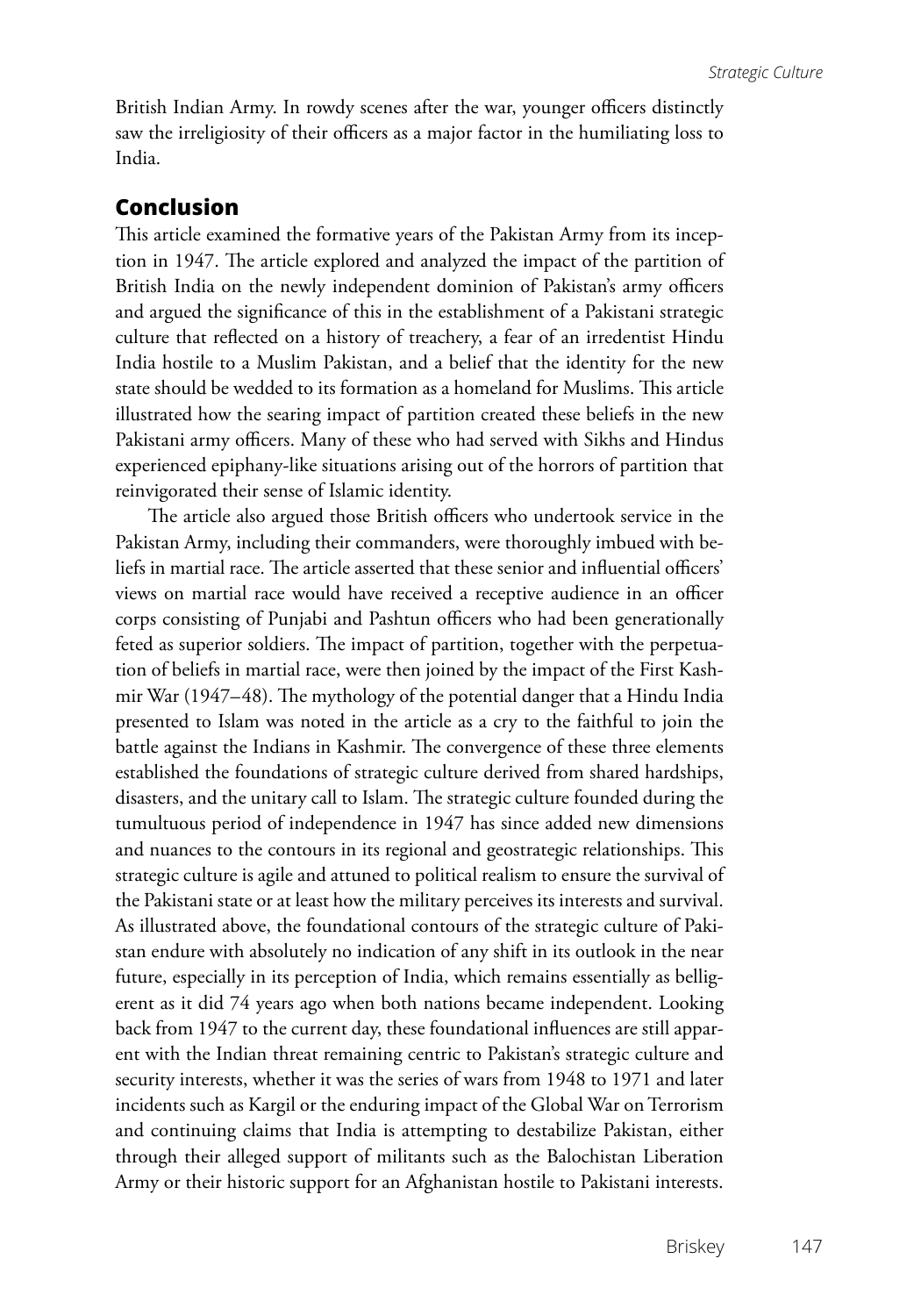#### **Endnotes**

- 1. As quoted in the foreword of Brig S. K. Malik, *The Quranic Concept of War* (New Delhi, India: Himalayan Books, [1976] 1986). Emphasis in original.
- 2. A strategic shock may also be explained as an event that has an important impact on the country and/or stretches conventional wisdom with fundamental implications, or as Nathan Freier explains more informally, "a game changing event that changes the nature of the game." Nathan Freier, *Known Unknowns: Unconventional "Strategic Shocks" in Defense Strategy Development* (Carlisle, PA: Strategic Studies Institute, 2008), 4–5.
- 3. "The belief that Islam is under threat politically and/or religiously is shared by different Islamic movements and scholars across various Muslim countries." Joas Wagemakers, "Framing the 'Threat to Islam: Al-Wala'Wa Al-Bara' in Salafi Discourse," *Arab Studies Quarterly* 30, no. 4 (Fall 2008): 4. Some scholars have placed the concept of "Islam in danger" as central to the formation of Pakistan. Sayeed argued in 1963 that even Jinnah with all his brilliance could not have achieved Pakistan without the two cries, "Islam in danger!" and "Pakistan an Islamic State!" Khalid Bin Sayeed, "Islam and National Integration in Pakistan," in *South Asian Politics and Religion,* ed. Donald Eugene Smith (Princeton, NJ: Princeton University Press, 1966), 412, https://doi.org /10.1515/9781400879083.
- 4. Gregory F. Giles, *Continuity and Change in Israel's Strategic Culture* (Fort Belvoir, VA: Defense Threat Reduction Agency, 2002); Jennifer Knepper, "Nuclear Weapons and Iranian Strategic Culture," *Comparative Strategy* 27, no. 5 (2008): https:// doi.org/10.1080/01495930802430080; and Elizabeth Kier, "Culture and Military Doctrine: France between the Wars," *International Security* 19, no. 4 (Spring 1995): https://doi.org/10.2307/2539120.
- 5. Lawrence Sondhaus, *Strategic Culture and Ways of War* (London: Routledge, 2006), 3.
- 6. Sondhaus, *Strategic Culture*, 1.
- 7. Jeffrey S. Lantis and Darryle Howlett, "Strategic Culture," in *Strategy in the Contemporary World*, ed. John Bayliss, James J. Wirtz, and Colin S. Gray, 4th ed. (Oxford, UK: Oxford University Press, 2013), 76–95.
- 8. Sondhaus, *Strategic Culture and Ways of War*, 5.
- 9. Hasan Askari Rizvi, "Pakistan's Strategic Culture," in *South Asia in 2020: Future Strategic Balances and Alliances*, ed. Michael R. Chambers (Carlisle, PA: Strategic Studies Institute, 2002), 305–29; Feroz Hassan Khan, "Comparative Strategic Culture: The Case of Pakistan," *Strategic Insights* 4, no. 10 (October 2005); and Peter R. Lavoy, *Pakistan's Strategic Culture* (Fort Belvoir, VA: Defense Threat Reduction Agency 2006).
- 10. Rizvi, "Pakistan's Strategic Culture," 307.
- 11. Sondhaus, *Strategic Culture and Ways of War,* 78, 86–88.
- 12. According to Anthony Smith, emeritus professor of nationalism and ethnicity at the London School of Economics, ethno-symbolism and nationalism theory emphasizes the importance of conflict in creating myths of battle and heroism that later generations may emulate, a theme that is prevalent in Pakistan. Anthony D. Smith, *Ethno-Symbolism and Nationalism* (London: Routledge, 2009), 47. The term *myth* is also usefully considered from the sense described by Marwick of a "myth" being a version of the past containing an element of truth in that it distorts what actually happened in support of a vested interest. See Arthur Marwick, *The New Nature of History: Knowledge, Evidence, Language* (London: Palgrave MacMillan, 2001), 292.
- 13. Population estimates derived from estimates of 1951. Joseph E Schwartzberg, ed., *A Historical Atlas of South Asia* (New York: Oxford University Press, 1992), 77.
- 14. Schwartzberg, *A Historical Atlas of South Asia,* 77.
- 15. One in 5 of East Pakistan's population was non-Muslim compared to 1 in 30 of West Pakistan. Ian Talbot, *Pakistan: A New History* (London: Hurst, 2012), 16.
- 16. MajGen S. Shahid Hamid, *Early Years of Pakistan: Including the Period from August 1947 to 1949* (Lahore, Pakistan: Ferozsons, 1993), 26, 41–53.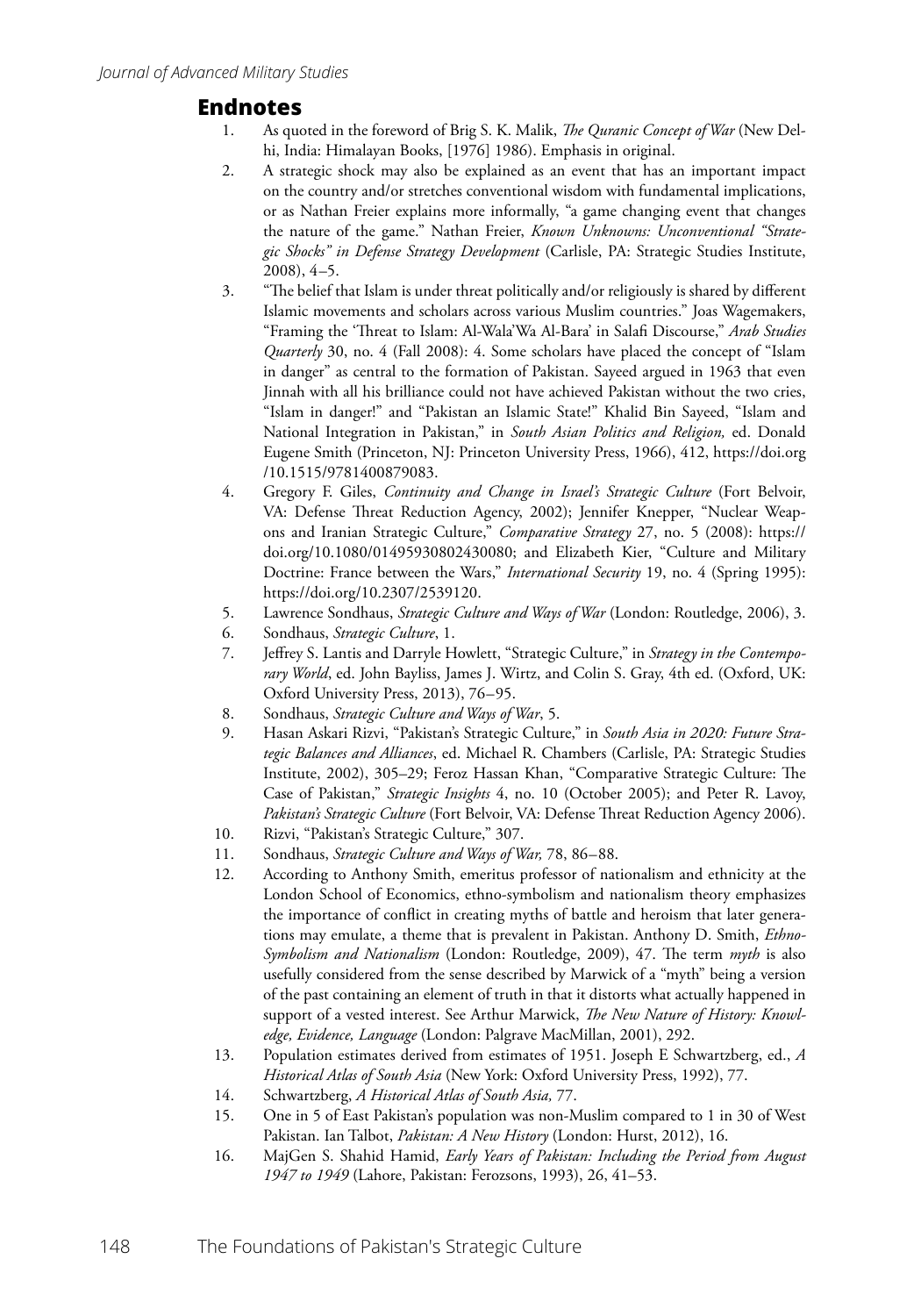- 17. Pervaiz Iqbal Cheema, *Pakistan's Defence Policy, 1947–58* (Lahore, Pakistan: Sang-e-Meel Publications, 1998), 67, https://doi.org/10.1007/978-1-349-20942-2.
- 18. Aparna Pande, *Explaining Pakistan's Foreign Policy: Escaping India* (London: Routledge, 2011), 47.
- 19. Hamid, *Early Years of Pakistan*, 37.
- 20. For literature on the violence of partition, see *Partition: Surgery Without Anesthesia*  (Islamabad, Pakistan: Society for the Protection of the Rights of the Child, 1998); Yasmin Khan, *The Great Partition: The Making of India and Pakistan* (New Haven, CT: Yale University Press, 2007); Gyanendra Pandey, *Remembering Partition: Violence, Nationalism and History in India* (Cambridge, UK: Cambridge University Press, 2001), https://doi.org/10.1017/CBO9780511613173; Ian Talbot and Gurharpal Singh, *The Partition of India* (Cambridge, UK: Cambridge University Press, 2009); and Stanley Wolpert, *Shameful Flight: The Last Years of the British Empire in India* (Oxford, UK: Oxford University Press, 2006).
- 21. Hamid, *Early Years of Pakistan,* 41–53.
- 22. MajGen S. K. Sinha, *Operation Rescue: Military Operations in Jammu & Kashmir, 1947–49* (New Delhi, India: Vision Books, [1955] 1977), 21.
- 23. Verinder Grover and Ranjana Arora, eds., *Pakistan: 50 Years of Independence* (New Delhi, India: Deep & Deep Publications, 1997), 23.
- 24. Anas Malik, *Political Survival in Pakistan: Beyond Ideology* (London: Taylor & Francis, 2010), 42.
- 25. Aaron T. Wolf and Joshua T. Newton, *Case Study of Transboundary Dispute Resolution: The Indus Water Treaty* (Corvallis: Institute for Water and Watersheds, Oregon State University, 2013).
- 26. There was significant opposition to the idea of Pakistan among religious groups with figures in the Deoband school believing that Jinnah and Liaquat Ali Khan would be incapable of building an Islamic state in Pakistan. See Ziya-ul-Hasan Faruqi, *The Deoband School and the Demand for Pakistan* (Calcutta, India: Navana, 1963), 118–21.
- 27. Mohamed Nawab bin Mohammed Osman, "The Ulama in Pakistani Politics," *South Asia—Journal of South Asian Studies* 32, no. 2 (2009): 232; and Safir Akhtar, "Pakistan Since Independence: The Political Role of the Ulama" (PhD diss., University of York, May 1989), 236.
- 28. Safir, "Pakistan Since Independence," 234.
- 29. The poor view of Mountbatten by Pakistani Army writers is prolific, including an almost de rigueur reference in regimental histories; for example, in MajGen Rafiuddin Ahmed, *History of the Baloch Regiment, 1939–1956* (East Sussex, UK: Naval & Military Press, 2005), 189, 197; and Col M. Y. Effendi, *Punjab Cavalry: Evolution, Role, Organisation and Tactical Doctrine 11 Cavalry (Frontier Force), 1849–1971* (Oxford, UK: Oxford University Press, 2007), 147.
- 30. General the Lord Ismay Papers, 3/7/67/38, Letter from Viceroy Mountbatten to Field Marshal Sir Claude Auchinleck, 26 September 1947 at Government House to Field Marshal Sir Claude Auchinleck, Liddell Hart Centre for Military Archives (LHCMA).
- 31. General the Lord Ismay Papers, 3/7/67/38, 4.
- 32. John Connell, *Auchinleck: A Critical Biography of Field-Marshal Sir Claude Auchinleck*  (London: Cassell, 1959), 920–21; and Auchinleck's private secretary MajGen Shahid Hamid, *Disastrous Twilight: A Personal Record of the Partition of India* (London: Leo Cooper, 1986), 260–61. Auchinleck's papers in the John Rylands Library at the University of Manchester, document 1262, 28 September 1947, refer to this quote.
- 33. Wajahat Hussain's Indian commander attempted to persuade him to remain in India, but Hussain, who had served on the Punjab Boundary Force, was convinced by witnessing the carnage brought on Muslims in the East Punjab to opt for Pakistan, in Hussain, "Remembering Our Warriors." MajGen S. Wajahat Hussain, "Remembering Our Warriors—Interview of Major General (Retd) S. Wajahat Husain," *Defence Journal* (August 2002).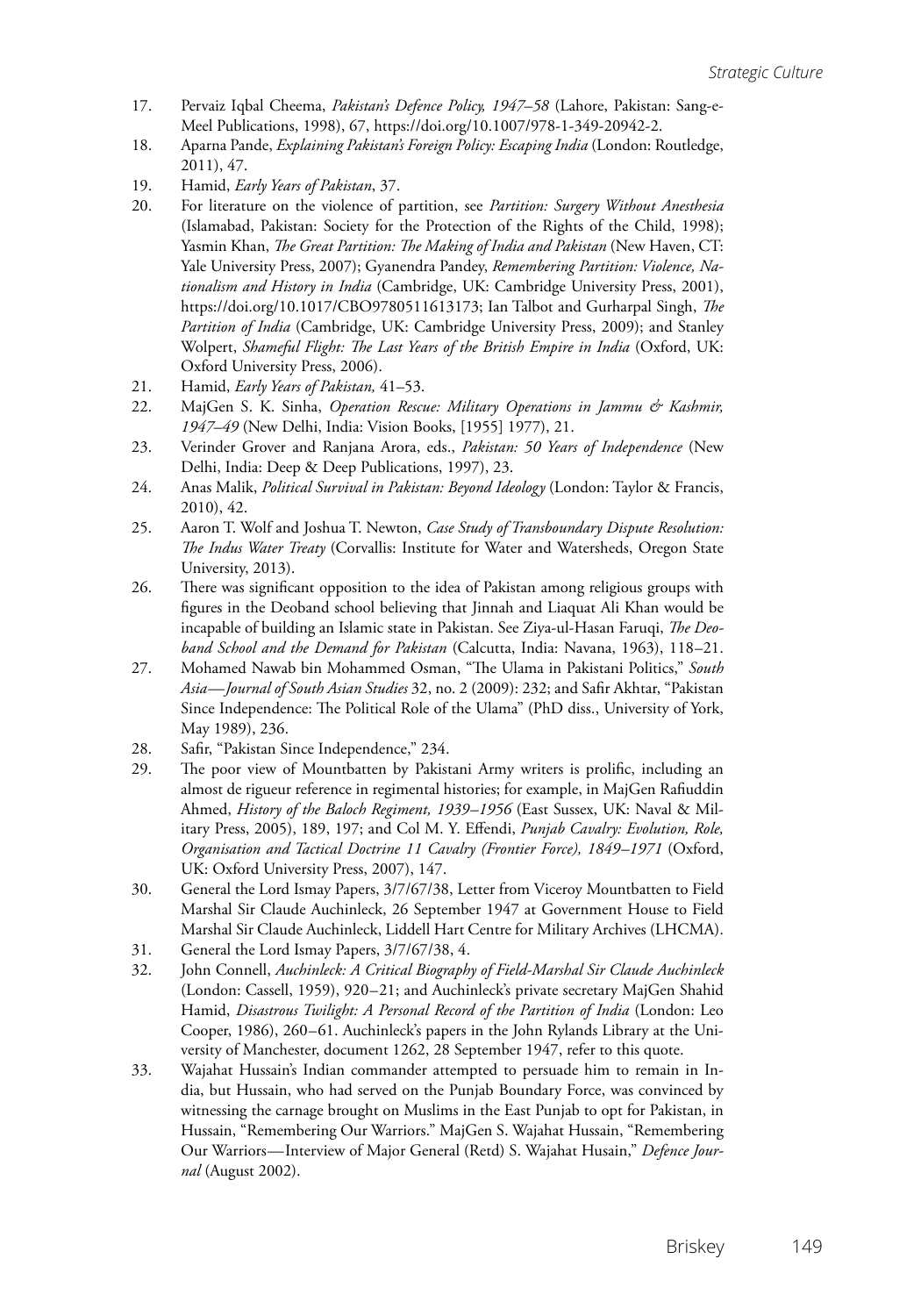- 34. Gen Mohammad Musa, *From Jawan to Genera* (Karachi, Pakistan: East & West Publishing, 1984), 77.
- 35. Quoted in Shahid Javed Burki, "Pakistan under Zia, 1977–1988," *Asian Survey* 28, no. 10 (October 1988): 1084, https://doi.org/10.2307/2644708.
- 36. Fraser claims this from his time with Indian officer cadets at an officer cadet training school after World War II. George MacDonald Fraser, *Quartered Safe Out Here: A Recollection of the War in Burma* (London: Harvill, 1992), 133.
- 37. Ayub Khan notes that he was approached by Gen Kodandera M. Cariappa, the first commander in chief of the Indian Army, in a bid to seek Ayub's support in not dividing the army, in Ayub Khan, *Friends Not Masters: A Political Autobiography* (London: Oxford University Press, 1967), 19. Chaudhri Muhammad Ali, a member of the armed forces reconstitution steering committee during partition also makes this claim; see Chaudhri Muhammad Ali, *The Emergence of Pakistan* (New York: Columbia University Press, 1967), 187.
- 38. Lord Hastings Lionel Ismay, *The Memoirs of the General the Lord Ismay* (London: Heinemann, 1960), 425–28; and Alan Campbell-Johnson, *Mission with Mountbatten*  (London: Robert Hale, 1951), 137. Johnson was Mountbatten's aide-de-camp and wrote that Mountbatten thought the partition of the armed forces to be "the biggest crime and the biggest headache."
- 39. Ali, *The Emergence of Pakistan*, 187.
- 40. MajGen Fazal Muqeem Khan, *The Story of the Pakistan Army* (Karachi, Pakistan**:** Oxford University Press, Karachi, 1961), 17–18.
- 41. Brig S. Haider Abbas Rizvi, *Veteran Campaigners: A History of the Punjab Regiment, 1759–1981* (Lahore, Pakistan: Wajidalis, 1984), 105.
- 42. MajGen Shaukat Riza, *The Pakistan Army, 1947–1949* (Lahore, Pakistan: Services Books Club, 1989), 118–19. See also Brig D. H. Cole, *Imperial Military Geography: The Geographical Background of the Defence Problems of the British Commonwealth*  (London: Sifton Praed, 1953), 159–82. Cole writes of the importance of India as a potential base for Britain and the particular problems of Pakistan, 172–76.
- 43. National Archives of the United Kingdom—Public Record Office (PRO) CAB 128/7—Confidential Annex to reference CM (46) 55, India Constitutional Problem, 23.
- 44. Anita Inder Singh, "Imperial Defence and the Transfer of Power in India, 1946–1947," *International History Review* 4, no. 4. (November 1982): 568–88; and Riza, *The Pakistan Army, 1947–1949*, 125.
- 45. Ali, *The Emergence of Pakistan*, 186–87.
- 46. Field Marshal Auchinleck to chiefs of staff and British Cabinet, in Connell, *Auchinleck*, 889.
- 47. Ahmed, *History of the Baloch Regiment*, 187–88.
- 48. Khan, *Friends Not Masters*, 19. The future defense minister and prime minister of Pakistan, Chaudhri Muhammad Ali, also makes this claim in his book, Ali, *The Emergence of Pakistan*,187.
- 49. An officer of the 2d Battalion of the Black Watch witnessed a fatal skirmish between the Muslim troops of the 3d Battalion of the 8th Punjab Regiment and the Sikhs and Hindus of the 19th Lancers on 7 September 1947, in Roy Humphries, *To Stop a Rising Sun: Reminiscences of Wartime in India and Burma* (Gloucestershire, UK: Sutton Publishing, 1996), 203.
- 50. Boyle—Reports and Messages re: tensions between Muslim and Hindu troops on board H.M. Troopship "Empire Pride," Suez-Bombay, October 1947, LHCMA. Boyle reports via "Marconigrams" of his and fellow British officers' (Maj Walker and Maj Mitchell) belief in imminent violence on board the vessel between the Muslim majority and Hindu minority if the vessel did not dock at Karachi before Bombay.
- 51. The commander of the 33 Field Squadron Engineers reported the death of two British officers escorting Muslim refugees in Amritsar, India, in Humphries, *To Stop a Rising Sun*, 201–2.
- 52. National Army Museum (NAM.1982-04-797-1), Brig Akbar Khan's response as a wit-
- 150 The Foundations of Pakistan's Strategic Culture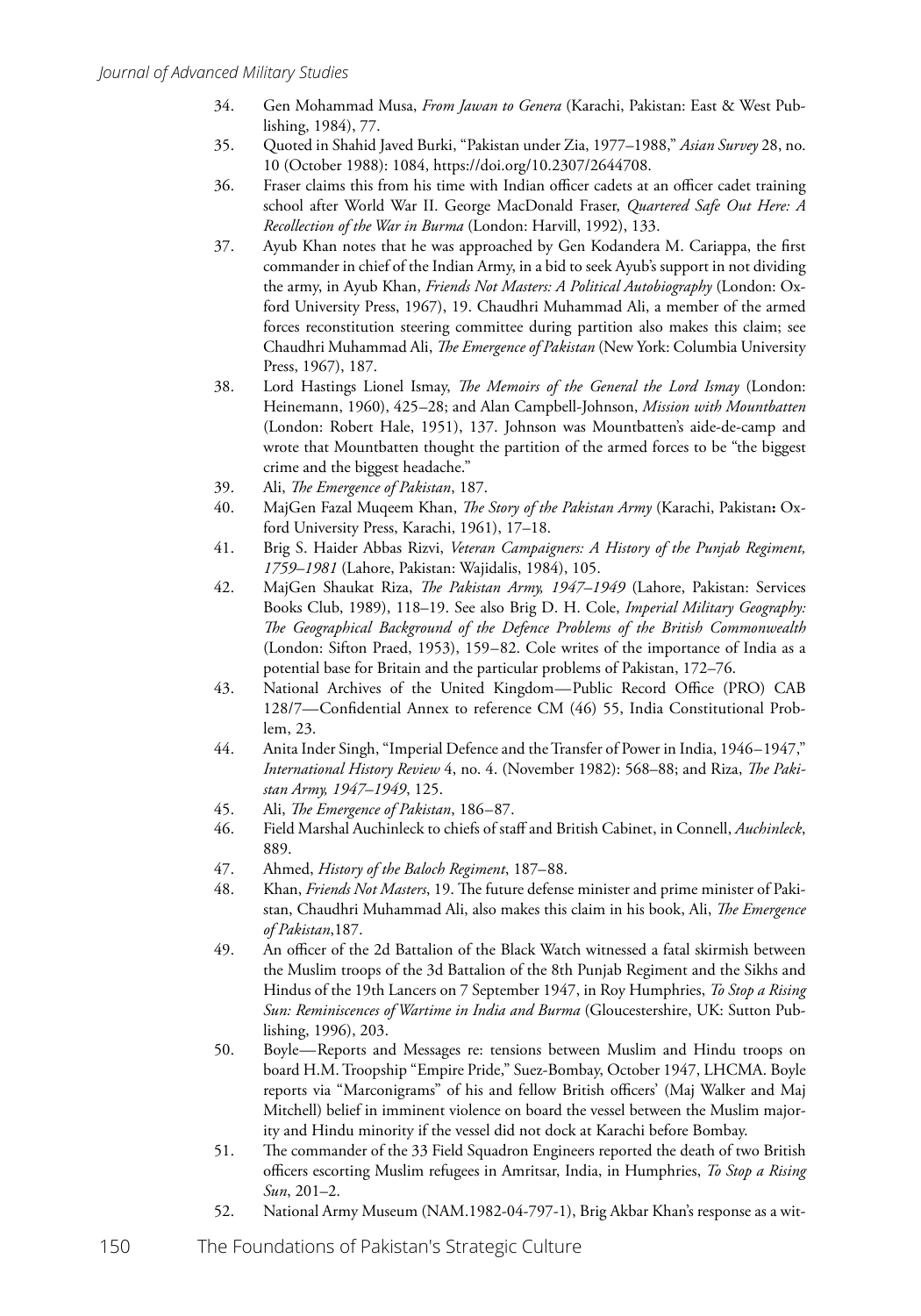ness to the Armed Forces Naturalisation Committee (AFNC) (from minutes of AFNC at 14th meeting on Wednesday, 9 April 1947).

- 53. MajGen Tajammal Hussain Malik, *The Story of My Struggle* (Lahore, Pakistan: Jang Publishers, 1991), 7.
- 54. Ismay and Montgomery were critical of Jinnah and even Montgomery with his contemporary lack of familiarity with India pronounced that Jinnah had a deadly hatred of Hindus. Field Marshal Montgomery, *The Memoirs of Field-Marshal the Viscount Montgomery of Alamein* (London: Collins, 1958), 457; and Ismay blamed the troubles of partition on Jinnah, in British Library sound recording, C940/19 General Lord Ismay (1887–1965), interviewed by Henry Vincent Hodson, General the Lord Ismay Papers, 3/7/68/45, LHCMA.
- 55. General the Lord Ismay Papers, 3/7/68/45.
- 56. Jinnah's inaugural address to the Constituent Assembly of Pakistan on 11 August 1947, in his capacity as its first president, in G. Allana, ed., *Pakistan Movement: Historic Documents* (Karachi, Pakistan: University of Karachi, 1967), 407–11; Hamid, *Early Years of Pakistan*, 37; and Ali, *The Emergence of Pakistan*, 186.
- 57. Oriental and India Office Collections (OIOC) L/WS/1/1673—Appointments held by British Officers in Pakistan and List of Colonels and above—Pakistan Army.
- 58. For instance, one serious loss was MajGen Iftikhar Khan, who some believed would be the first Pakistani army chief, who together with Brig Sher Khan, another experienced officer, was killed in an air crash on 13 November 1949.
- 59. Brig Syed Shah Abul Qasim, *Life Story of an Ex-Soldier* (Karachi, Pakistan: Publicity Panel Publishers, 2003), 73.
- 60. Hussain, "Remembering Our Warriors."
- 61. Brig M. A. H. Ansari, Brig M. H. Hydri, and Col Mahboob Elahi, *History of the Pakistan Army Ordnance Corps, 1947–1992* (Rawalpindi, Pakistan: Ordnance History Cell & Ferozsons, 1993), 89–90.
- 62. Ansari, Hydri, and Elahi, *History of the Pakistan Army Ordnance Corps, 1947–1992,*  90.
- 63. Brig Z. A. Khan, *The Way It Was: Inside the Pakistan Army* (Karachi, Pakistan: Ahbab Printers, 1998), 44.
- 64. MajGen S. K. Sinha, *Operation Rescue—Military Operations in Jammu & Kashmir, 1947–49* (New Delhi, India: Vision Books, [1955] 1977), 4. Sinha notes how he and a Pakistani officer ended up destroying several files due to their impossible task.
- 65. Riza, *The Pakistan Army, 1947–1949*, 145–46.
- 66. LtGen Faiz Ali Chisti, *Betrayals of Another Kind: Islam, Democracy, and the Army in Pakistan* (Lahore, Pakistan: Jang Publishers, 1996), 399.
- 67. Rahman fondly recalled visiting India and meeting old British Indian Army colleagues such as Sam Manekshaw, an Indian Army officer. M. Attiqur Rahman, *Back to the Pavilion* (Karachi, Pakistan: Oxford University Press, 2005), 81.
- 68. Qasim notes despite the tense atmosphere between Pakistan and India when he returned to Bangalore in 1953 to be married. Qasim, *Life Story of an Ex-Soldier*, 73; and LtGen Rahman's brother was in the Indian government, in Rahman, *Back to the Pavilion*, 156.
- 69. LtGen Jahan Dad Khan, *Pakistan Leadership Challenges* (Karachi, Pakistan: Oxford University Press, 1999), 8.
- 70. From General Sir Douglas Gracey to General Sir Geoffrey Scoones, Commonwealth Relations Office, London, OIOC L/WS/1/1652 (7); and Hussain, "Remembering Our Warriors."
- 71. Devereux Papers ACC.197, "My tour with the Pakistan Army," LHCMA, 1–2. Devereux commanded 3 SP Regiment Royal Pakistan Artillery.
- 72. MajGen M. Hayaud Din, *One Hundred Glorious Years: A History of the Punjab Frontier Force, 1849–1949* (Lahore, Pakistan: Civil and Military Gazette, 1950), 9.
- 73. LtCol the Hon C. B. Birdwood, M.V.O., *A Continent Experiments* (London: Skeffington & Son, 1945), 112–13.
- 74. LHCMA—Devereux Papers ACC.197, "My tour with the Pakistan Army," 1.